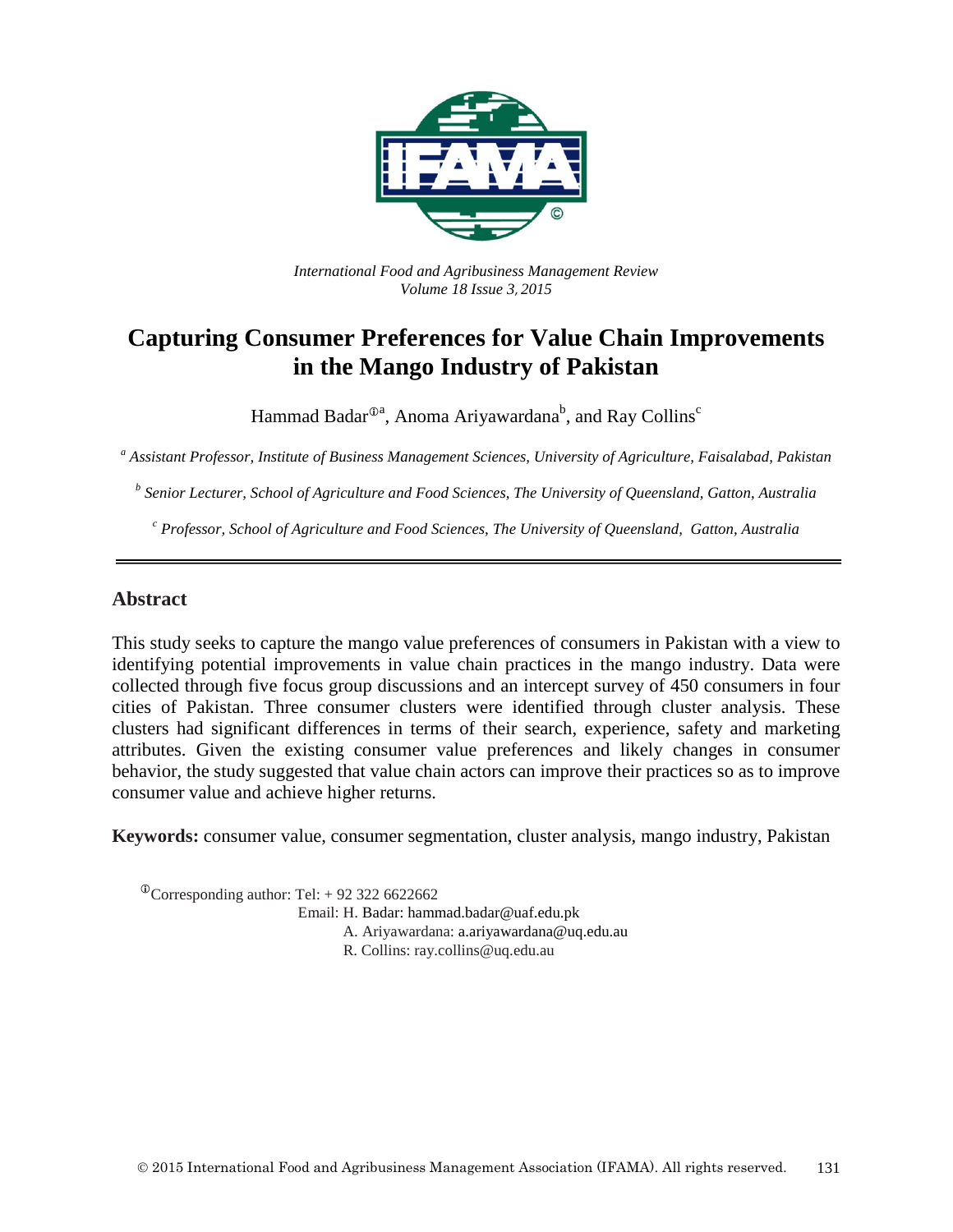### **Introduction**

The mango (*Mangifera Indica L.*), popularly known as the '*King of Fruits*' in Pakistan, holds a prominent position in the economy due to its strong domestic demand and export potential (Ghafoor et al. 2009, Mohy-ud-Din and Badar 2011). Pakistan is one of the leading mango producing and exporting countries of the world. During the summer season, domestic demand for mangoes is very high. They are popularly consumed both as fresh and in processed forms such as jams, juices, nectars, squashes, milk-shakes and jellies (CSF 2007). Many mango varieties with different harvesting times and quality attributes, such as sweetness, color and size, are grown and consumed in Pakistan (Sun et al. 2011). However, the two most popular varieties are Chaunsa and Sindhri (Collins and Iqbal 2011, Ghafoor et al. 2010).

Pakistan's mango industry is mainly located in two provinces, Punjab and Sindh. The structure of the industry is heterogeneous and the country's estimated 387,000 mango orchards range in size from less than two hectares to more than 400 hectares (PHDEB 2005, Collins et al. 2006, Government of Punjab 2006). The industry's main value chain actors are orchard owners/growers, pre-harvest contractors, commission agents, exporters, wholesalers and retailers (Khushk and Smith 1996). Production and marketing of mangoes for both domestic and export markets is handled by the private sector (Aujla et al. 2007). The role of the public sector is limited to facilitation through its various research and development, market promotion and extension institutions.

Although over time the area under cultivation, production and exports of mango have significantly increased, the performance of the Pakistani mango industry is suboptimal due to a range of production, postharvest and marketing related inefficiencies (UNIDO 2006, Collins and Iqbal 2011). More recently, a lack of knowledge of how consumers value mangoes has also been recognized as a contributing factor (Hanif, Khan, and Nauman 2004, SDPI 2004, Ghafoor et al. 2009). As a result, consumers in Pakistan rarely receive the value they desire in mangoes which in turns lead to low profitability, poor returns to farmers and poor performance of the mango industry in general (Collins and Iqbal 2011).

Indeed, strong domestic demand for any agri-food product such as mangoes in Pakistan implies an incentive for growers and middlemen to enhance their supplies in the market (Gunden and Thomas 2012), so long as they can align their supply with the requirements of consumers (Collins 2009). Some authors have claimed that agri-food industries can only be developed by adequately understanding and responding to consumer demands (Soosay, Fearne, and Dent 2012). Similarly, public sector policies and business practices should also be consistent with the needs of different consumer segments so as to ensure healthy consumer food choices (Pieniak et al. 2010, Alamanos, Bourlakis, and Tzimitra-Kalogianni 2013, Honkanen and Frewer 2009, Campbell-Gibbons 2011).

Thus, consumers are now being considered as the primary driving force in any agribusiness and greater emphasis is being placed on identification of consumer value (O'Keeffe and Fearne 2009, Vermeulen et al. 2008, Soosay, Fearne, and Dent 2012). This necessitates that value chain actors in agri-food industries should not only be cognizant of overall consumer value preferences but also understand the characteristics and preferences of each consumer segment (Walters and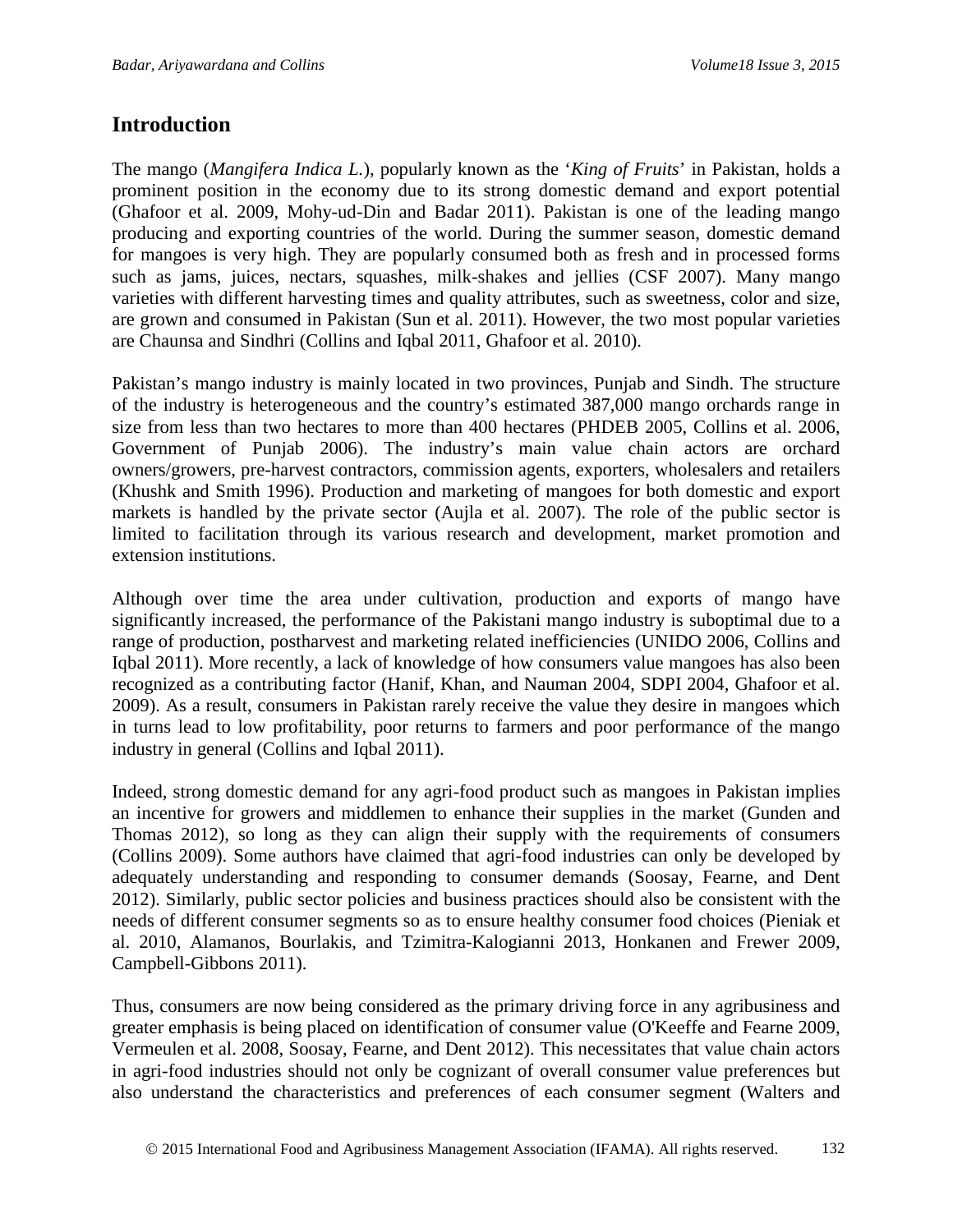Lancaster 2000, Mowat and Collins 2000, Gao et al. 2011). It is argued that such an approach can inform the development of agri-food industries as a whole, particularly in developing countries (Macharia, Collins, and Sun 2013).

Given this scenario, a deeper understanding of consumers of mango could be important for the sustainable development of the Pakistani mango industry. There is dearth of published literature on assessing consumer value preferences of mango and addressing how such preferences can be met along value chains (Sabbe, Verbeke, and Damme 2008). Such a lack of knowledge of consumer value can hinder further development of the mango industry and may explain the low value generated for both consumers and value chain participants. Thus, this study was carried out to explore how an understanding of the value preferences of consumers of mango in Pakistan could help to identify improvements through aligning value chain practices with consumer value preferences. The specific objectives of the study were to:

- 1. Understand mango consumer value preferences in Pakistan and identify consumer segments based on these preferences, and
- 2. Determine the implications of these consumer preferences for value chain improvements in the mango industry of Pakistan.

# **Literature Review**

Understanding consumer value preferences is considered important in agri-food industry development, both from private and public sector perspectives (Mora et al. 2011, Gao et al. 2011, Mowat and Collins 2000, Skreli and Imami 2012). Consumer value is generally defined as the net perceived benefits a consumer receives from the consumption of a product (Collins 2009, Walters and Lancaster 2000, Woodruff 1997). Over time, consumer value preferences have diversified and expanded due to globalization, income growth and lifestyle changes (Gooch 2005, Trienekens et al. 2012). In the case of fruits and vegetables, for example, consumers now consider as important not only the core product attributes, but also attributes such as food safety, ethical production, provenance and attributes related to marketing along the whole value chain (Trienekens et al. 2012, Akkerman, Farahani, and Grunow 2010, Ali, Kapoor, and Moorthy 2010, Larsen 2014).

As pointed out by Moser, Raffaelli, and Thilmany-McFadden (2011), these attributes can be broadly categorized into intrinsic and extrinsic quality attributes. Intrinsic attributes refer to the physical characteristics or composition of products and are difficult to alter without manipulating the nature of the products (Espejel, Fandos, and Flavián 2007, Jiménez-Guerrero et al. 2012, Alonso, Paquin, and Mangin 2002). These are further characterized as search attributes such as freshness, colour, size and variety that consumers inspect and examine before making a purchase (Mora et al. 2011, Moser, Raffaelli, and Thilmany-McFadden 2011) and experience attributes such as taste, aroma and ripeness that consumers identify or realize only after consuming the product (Poole, Martı´nez, and Giménez 2007, Mora et al. 2011).

On the other hand, while extrinsic attributes do not constitute a physical part of the product, consumers consider them important during the purchase process (Espejel, Fandos, and Flavián 2007, Jiménez-Guerrero et al. 2012, Alonso, Paquin, and Mangin 2002). They include safety and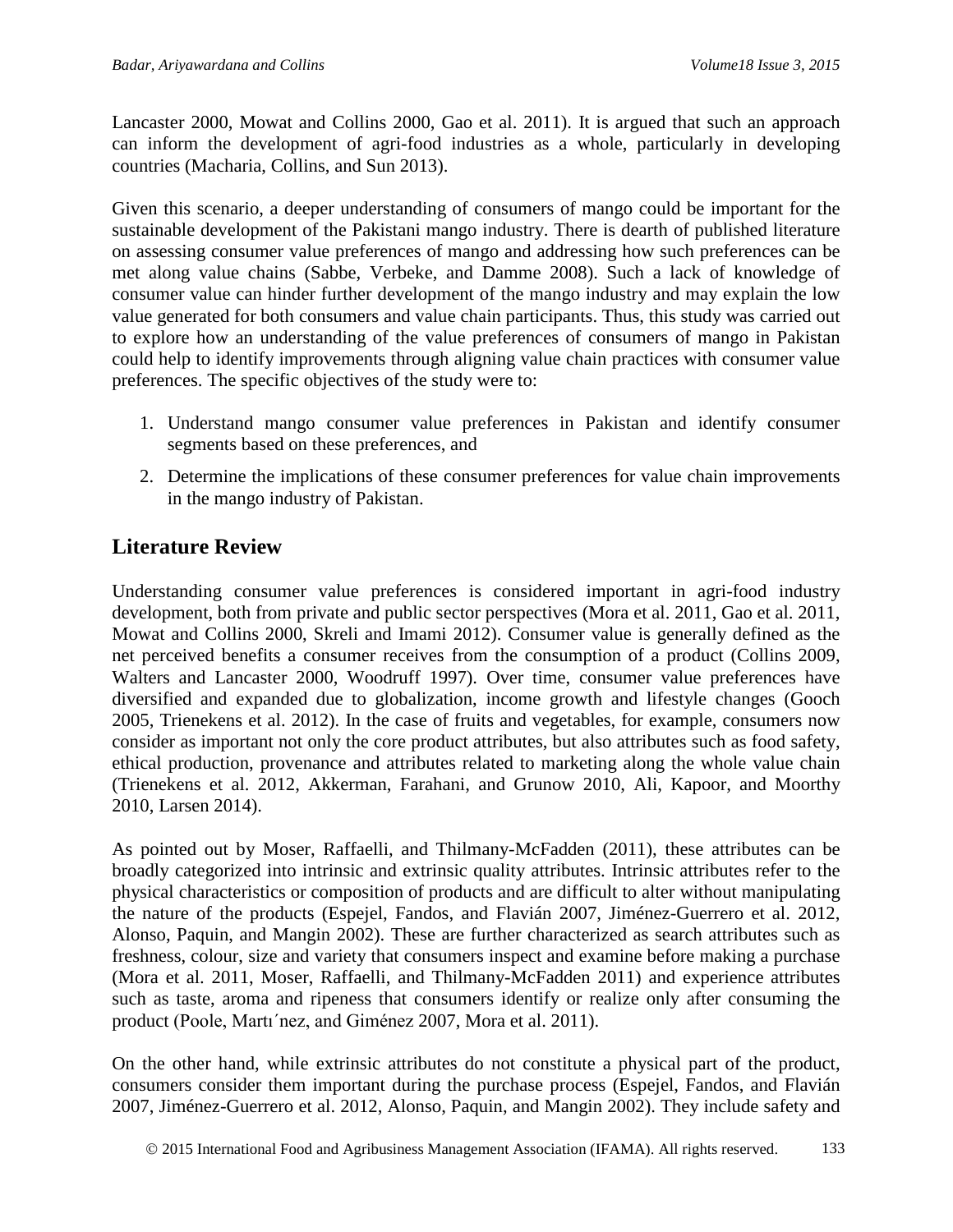attributes related to marketing. Safety attributes, also called credence attributes, are those that may have health implications and cannot be easily determined without incurring information costs (Wirth, Stanton, and Wiley 2011, Moser, Raffaelli, and Thilmany-McFadden 2011). Marketing attributes such as price, retailer strategies and certifications are mainly concerned with the circumstances of sale (Mora et al. 2011).

However, knowing what consumers precisely value in a product is complex given the heterogeneity in consumer behaviour influenced by individual socio-economic backgrounds, attitudes and behaviours (Schiffman and Kanuk 2009, Kotler et al. 2010, Ares and Gámbaro 2008). As different segments among consumers have different value preferences relating to consumption, purchase and quality attributes of products (Verbeke, Vermeir, and Brunsø 2007), the identification of different consumer segments is considered important in the sustainable development of agri-food industries (Gunden and Thomas 2012). According to Buckley and Cowan (2007) and Pieniak et al. (2010), this provides information about the needs and consumption patterns of different consumer segments so that value chain actors can align their products and services accordingly.

Some researchers have used choice experiments to explore consumer value preferences (Moser, Raffaelli, and Thilmany-McFadden 2011, Krishnakumar and Chan-Halbrendt 2010), but this technique seeks to capture consumer preferences about various attributes in an existing situation against an alternate hypothetical situation (Moser, Raffaelli, and Thilmany-McFadden 2011). Cluster analysis is a widely applied technique for identification of different segments with identical consumer preferences in agri-food marketing studies (Adhikari, Collins, and Sun 2012, Alamanos, Bourlakis, and Tzimitra-Kalogianni 2013, Pieniak et al. 2010, Everitt et al. 2011). Using this technique, objects or individuals are classified into different meaningful groups on the basis of pre-defined characteristics (Hair et al. 2010, Gunden and Thomas 2012). These groups are internally homogeneous but externally heterogeneous with other groups (Hair et al. 2010, Everitt et al. 2011). Furthermore, this technique is widely used in consumer preference related studies because of the ease of interpreting the results (Schilling and Coggins 2007, Zhang et al. 2010).

# **Research Methodology**

The study was conducted in two stages. In the first stage, five focus group discussions with consumers belonging to different social strata were held in the city of Faisalabad to explore consumer value attributes of mango. These focus group meetings identified key consumer concerns associated with the industry and provided input in developing the survey questionnaire that was used in the second stage (Krueger and Casey 2009, Chambers et al. 2007). In the second stage, an intercept survey was conducted in four major cities of Pakistan - Karachi, Lahore, Faisalabad and Multan. These cities are highly populated and hence most mango consumption takes place there (Sabbe, Verbeke, and Damme 2008).

The questionnaire used in this survey had three sections. The first section sought information on consumption preferences and the second examined the buying preferences of mango consumers. The third section was designed to gather data on mango attribute preferences. Twenty mango attributes were identified and measured on a five point Likert Scale where  $5 = \text{very important}$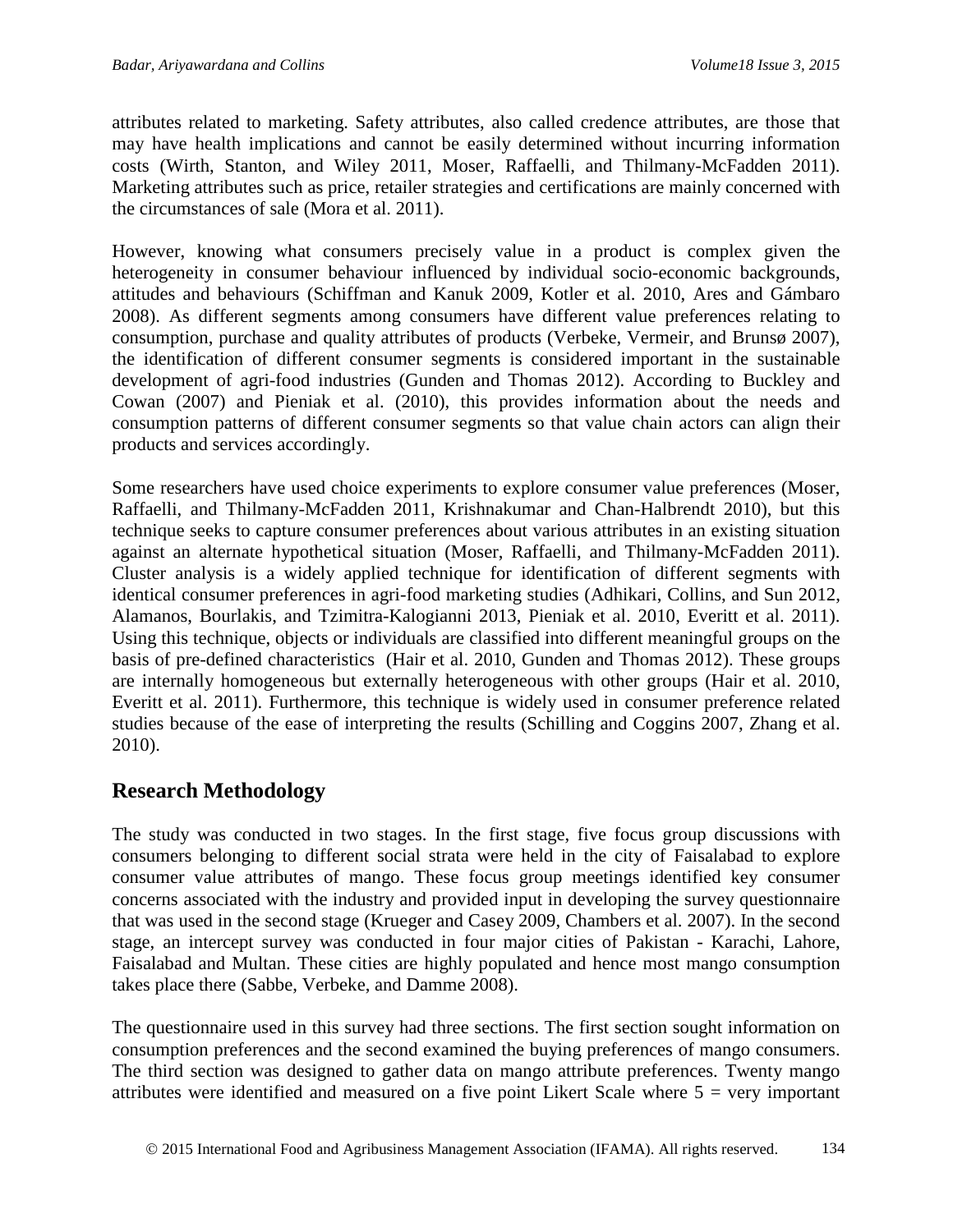and  $1 =$  not at all important. These attributes included six search attributes (color, size, freshness, variety, damage free and blemish free), six experience attributes (firmness, taste, juiciness, ripeness, fiber free and aroma), three safety attributes (mango cleanliness, chemical free ripening and pesticide free production) and five marketing related attributes (price, retailer cleanliness, information provision, packaging and certifications) (Wirth, Stanton, and Wiley 2011, Poole, Martı´nez, and Giménez 2007, Mora et al. 2011).

Before proceeding with the survey, ethical approval was obtained from The University of Queensland, Australia. The questionnaire was pre-tested with 20 consumers in Faisalabad and modified in the light of consumer feedback. The services of trained enumerators were required due to the large sample size and time constraints to accomplish the consumer survey. Reliability issues that can emerge when using enumerators were dealt with by training and close supervision (Macharia, Collins, and Sun 2013).

Intercept surveys of 450 consumers were conducted in selected cities in 2012. Consumers buying mangoes from all types of retailers such as street vendors, temporary and permanent stall holders, supermarkets, super stores and specialty stores were randomly selected and interviewed face to face. Of the 450 consumers interviewed, 120 each were drawn from Karachi and Lahore and 110 each from Faisalabad and Multan. Questionnaires were examined and improperly completed or incomplete questionnaires were discarded, mostly on the same day.

Data were analyzed using IBM SPSS Statistics 22. Descriptive statistics such as percentages, frequency distributions and cross tabulations were used to explore basic facts about consumption and buying preferences of mango consumers. A hierarchical clustering technique using Ward's Method with Squared Euclidean Distance was employed to identify different consumer clusters (Pieniak et al. 2010, Kennedy et al. 2008, Bond, Thilmany, and Bond 2008, Ares and Gámbaro 2008). This technique is generally considered efficient because it examines the distances among clusters using an analysis of variance. The 20 mango attributes were subjected to cluster analysis. Cronbach's Alpha value of the 20 attributes was 0.7, suggesting that the scale used was internally reliable. The appropriate number of clusters was identified on the basis of an agglomeration schedule and dendrogram (Kennedy et al. 2008). Cluster comparisons were performed to identify significant differences across mango attribute preferences, consumption and buying preferences, and socio-economic characteristics of the respondents. For this purpose, cross tabulation, ANOVA, post-hoc tests with Fisher's Least Significance Difference (LSD), and the Kruskal-Wallis test were used (Macharia, Collins, and Sun 2013, Alamanos, Bourlakis, and Tzimitra-Kalogianni 2013).

### **Results and Discussion**

In keeping with shopping habits in Pakistan, survey respondents predominantly comprised of males (93.3 percent) aged below 40 years (Table 1), representing all income groups. This is consistent with Channa and Channa (2013) and Badar (2008), who highlighted that fruit shopping is mainly done by male members of the family as females rarely go out to shop for fruit in several South Asian countries. Most respondents had large families comprising of five or more members. In terms of education, more than half were graduates or postgraduates. The higher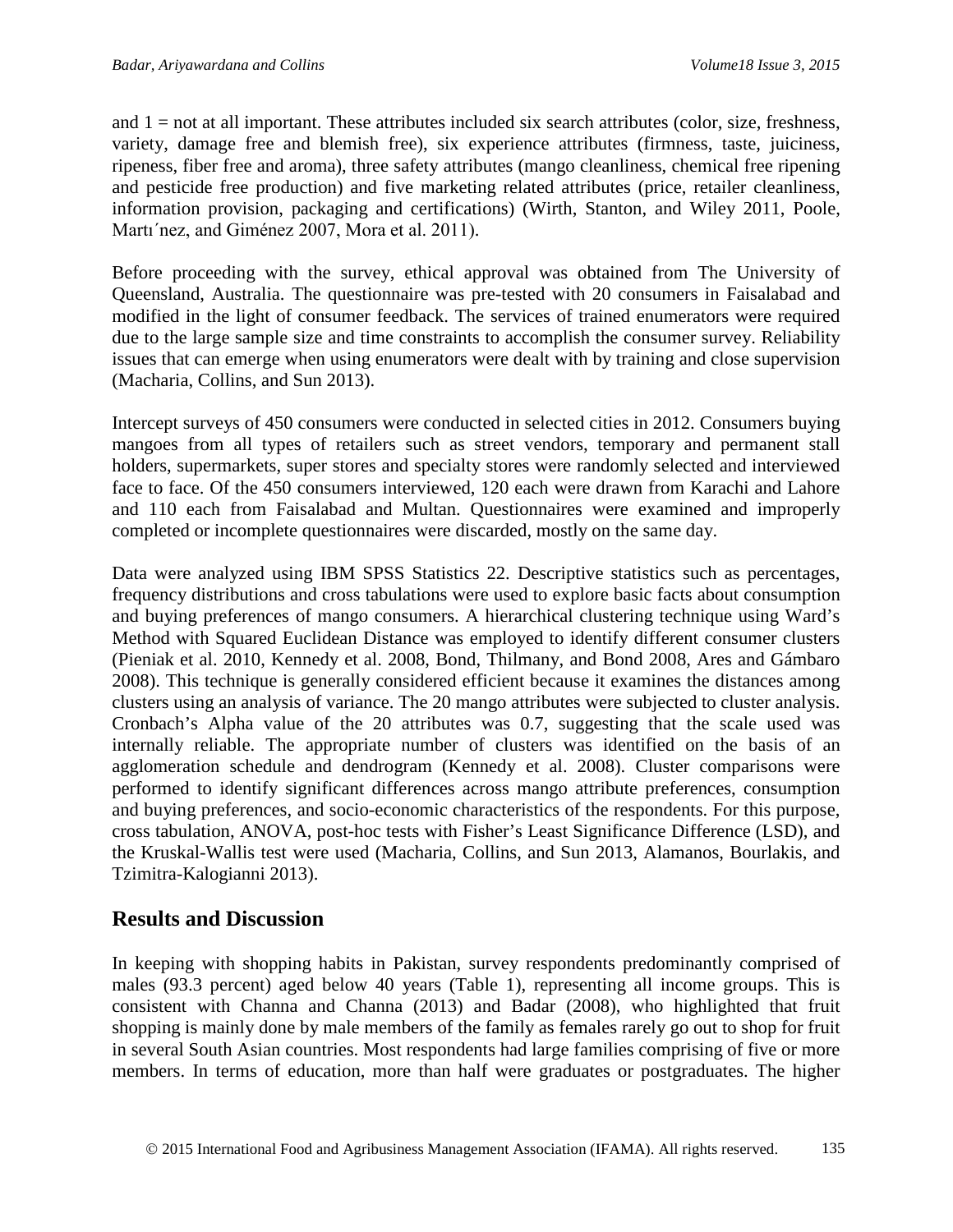incidence of educated respondents can be attributed to relatively high general education levels in the surveyed cities.

The survey revealed that consumers like mangoes both fresh and processed (Sivakumar, Jiang, and Yahia 2011). However, fresh mango consumption was the most popular with nearly 80 percent of consumers indicating it as their first choice (Table 2). Major reasons for this preference included good taste, a liking for pure fruit, ease of consumption and less cost. This pattern was more or less the same across all cities. Mango milkshake was the most popular processed form due to its taste, nutritional value, children's preference for it and its cooling qualities during summer. Much lower preferences were cited for other processed forms such as pickles, juices, squashes, jams, ice-creams and chutneys. Whereas fresh mangoes can be consumed only in the season, consumer demand for processed items highlights a need for availability of value added processed mango products throughout the year.

| Characteristic | Category                  |         | <b>Overall</b> |            |                  |      |
|----------------|---------------------------|---------|----------------|------------|------------------|------|
|                |                           | Karachi | Lahore         | Faisalabad | <b>Multan</b>    |      |
| Gender         | Male                      | 85.0    | 93.3           | 96.4       | 100              | 93.3 |
|                | Female                    | 15.0    | 6.7            | 3.6        | $\boldsymbol{0}$ | 6.7  |
| Age            | Up to 30                  | 31.7    | 25.9           | 27.3       | 32.0             | 29.1 |
| (years)        | $31 - 40$                 | 33.3    | 27.5           | 29.1       | 41.0             | 32.4 |
|                | $41 - 50$                 | 23.3    | 25.8           | 24.5       | 16.0             | 22.7 |
|                | 51-60                     | 10.8    | 13.3           | 13.6       | $10.0\,$         | 12.0 |
|                | Above 60                  | 0.8     | $7.5$          | 5.5        | 1.0              | 3.8  |
| Family size    | $1 - 2$                   | 1.7     | 1.7            | 4.5        | 1.0              | 2.2  |
| (no.)          | $3-4$                     | 25.8    | 23.3           | $20.0\,$   | 30.0             | 24.7 |
|                | $5-6$                     | 38.3    | 37.5           | 48.2       | 38.0             | 40.4 |
|                | Above 6                   | 34.2    | 37.5           | 27.3       | 31.0             | 32.7 |
| Education      | No education              | 10.0    | 7.5            | 1.8        | 7.0              | 6.7  |
|                | Primary <sup>1</sup>      | 1.7     | 8.3            | 4.5        | 16.0             | 7.3  |
|                | Secondary <sup>2</sup>    | 10.0    | 23.3           | 14.5       | 24.0             | 17.8 |
|                | Intermediate <sup>3</sup> | 17.5    | 12.5           | 17.4       | 23.0             | 17.3 |
|                | Graduate                  | 35.8    | 29.2           | 37.3       | 25.0             | 32.0 |
|                | Post-graduate             | 25.0    | 19.2           | 24.5       | 5.0              | 18.9 |
| Family income  | < 10,000                  | 6.7     | 10.8           | 6.4        | 19.0             | 10.4 |
| (PKR4/month)   | 10,001-20,000             | 17.5    | 20.0           | 20.9       | 25.0             | 20.7 |
|                | 20,001-30,000             | 15.0    | 16.7           | 17.3       | 17.0             | 16.4 |
|                | 30,001-40,000             | 21.7    | 16.7           | 13.6       | 24.0             | 18.9 |
|                | 40,001-50,000             | 16.7    | 7.5            | 14.5       | 6.0              | 11.3 |
|                | > 50,000                  | 22.5    | 28.3           | 27.3       | 9.0              | 22.2 |

**Table 1.** Socio-Economic Characteristics of the Sample (percentage)

Note. <sup>1</sup>Grade 5 equivalent, <sup>2</sup>Grade 10 equivalent, <sup>3</sup>Grade 12 equivalent, <sup>4</sup>Pakistani Rupee (1USD = 100 PKR)

Although a number of mango varieties are available in Pakistan, Chaunsa was the most popular. Around 57 percent of consumers indicated that it had good taste, aroma, more flesh and was readily available. Anwar Ratol was ranked as the second most preferred variety with more than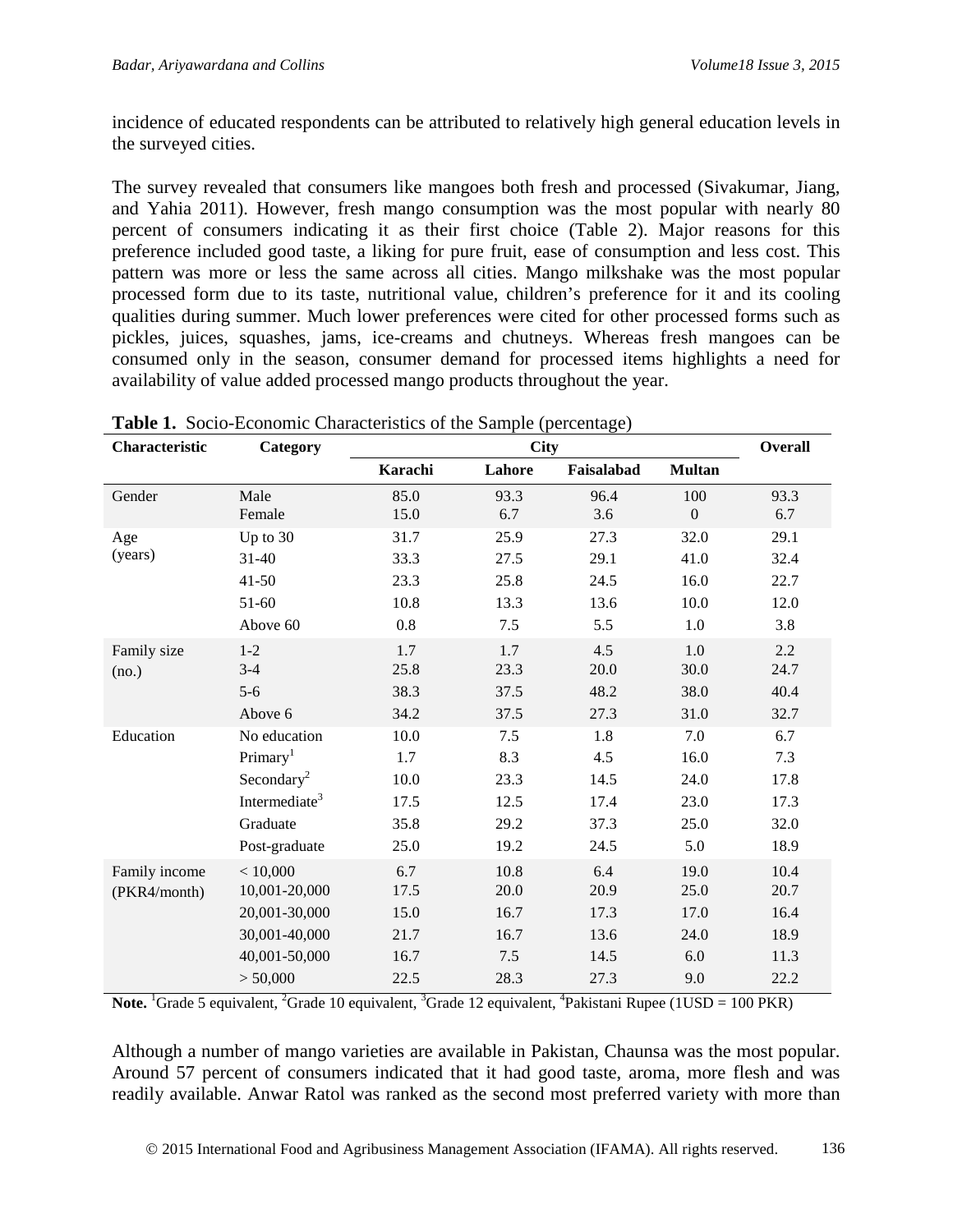17 percent consumers preferring it due to its unique taste and aroma. In Multan city, consumer preferences for this variety were comparatively high due to its availability at relatively lower prices. Sindhri and Dusehri were the third and fourth ranked mango varieties. Consumers liked Sindhri for its taste, large size, greater flesh and its association with Sindhi culture. Dusehri was preferred due to its taste, soft skin, normal size (not too large or too small) and good flesh color (Table 2).

Mango is consumed more frequently during the summer season in Pakistan. More than 50 percent of respondents consumed mangoes a few times a week and 32 percent consumed mangoes on daily basis. The level of consumption was measured by using the number of mango pieces consumed per person at one time. Three consumer groups were identified based on the consumption level i.e. light consumers (1-2 mangoes), medium consumers (3-4 mangoes) and heavy consumers (5 and above mangoes). The majority of consumers were identified as light consumers (71.5 percent) whereas medium and heavy consumers constituted 23.6 and 5 percent respectively (Table 2).

| Consumption                      |                                                                         |                                           |                                           |                                           |                                                                  |                                            |
|----------------------------------|-------------------------------------------------------------------------|-------------------------------------------|-------------------------------------------|-------------------------------------------|------------------------------------------------------------------|--------------------------------------------|
| <b>Preferences</b>               | <b>Categories</b>                                                       | Karachi                                   | Lahore                                    | Faisalabad                                | <b>Multan</b>                                                    | <b>Overall</b>                             |
| Preferred form<br>of consumption | Fresh<br>Milkshake<br>Other processed<br>forms                          | 75.0<br>19.2<br>5.8                       | 83.3<br>15.0<br>1.7                       | 78.2<br>20.0<br>1.8                       | 80.0<br>18.0<br>2.0                                              | 79.1<br>18.0<br>2.9                        |
| Preferred varieties              | Chaunsa<br><b>Anwar Ratol</b><br>Sindhri<br>Dusehri<br>Langra<br>Others | 40.0<br>11.7<br>34.2<br>8.3<br>3.3<br>2.5 | 63.3<br>15.8<br>5.8<br>14.0<br>0.8<br>0.1 | 60.0<br>16.4<br>3.6<br>16.4<br>0.9<br>2.7 | 66.0<br>27.0<br>0.0<br>7.0<br>$\overline{0}$<br>$\boldsymbol{0}$ | 56.9<br>17.3<br>11.6<br>11.6<br>1.3<br>1.3 |
| Consumption<br>frequency         | Daily<br>Bi-weekly+<br>Once a week<br>Fortnightly<br>Monthly            | 35.0<br>42.6<br>15.8<br>5.8<br>0.8        | 24.2<br>52.5<br>17.5<br>0.8<br>5.0        | 24.5<br>63.6<br>8.3<br>1.8<br>1.8         | 48.0<br>43.0<br>6.0<br>1.0<br>2.0                                | 32.5<br>50.5<br>12.2<br>2.4<br>2.4         |
| Consumption level                | 1-2 mangoes<br>3-4 mangoes<br>$\geq$ 5 mangoes                          | 86.7<br>11.7<br>1.6                       | 63.4<br>31.6<br>5.0                       | 64.6<br>29.1<br>6.3                       | 71.0<br>22.0<br>7.0                                              | 71.5<br>23.6<br>4.9                        |

**Table 2.** Consumption Preferences – Percentage Distribution of Consumers

The purchase pattern varied across the sample. A majority of respondents indicated that they purchased 1-2 kg or 3-4 kg of mangoes in one shopping. Most of the respondents (43.3 percent) spent PKR 201 to 500 (USD 2-5) in a week on purchasing mangoes. Around 21.1 percent reported their weekly expenditure on mangoes less than PKR 200 (USD 2) and 35.6 percent stated it was above PKR 500 (USD 5). Although mango prices vary from city to city, this pattern was similar in all surveyed cities except Lahore where the majority (51.7 percent) of respondents spent more than PKR 500 (USD 5) weekly on buying mangoes (Table 3).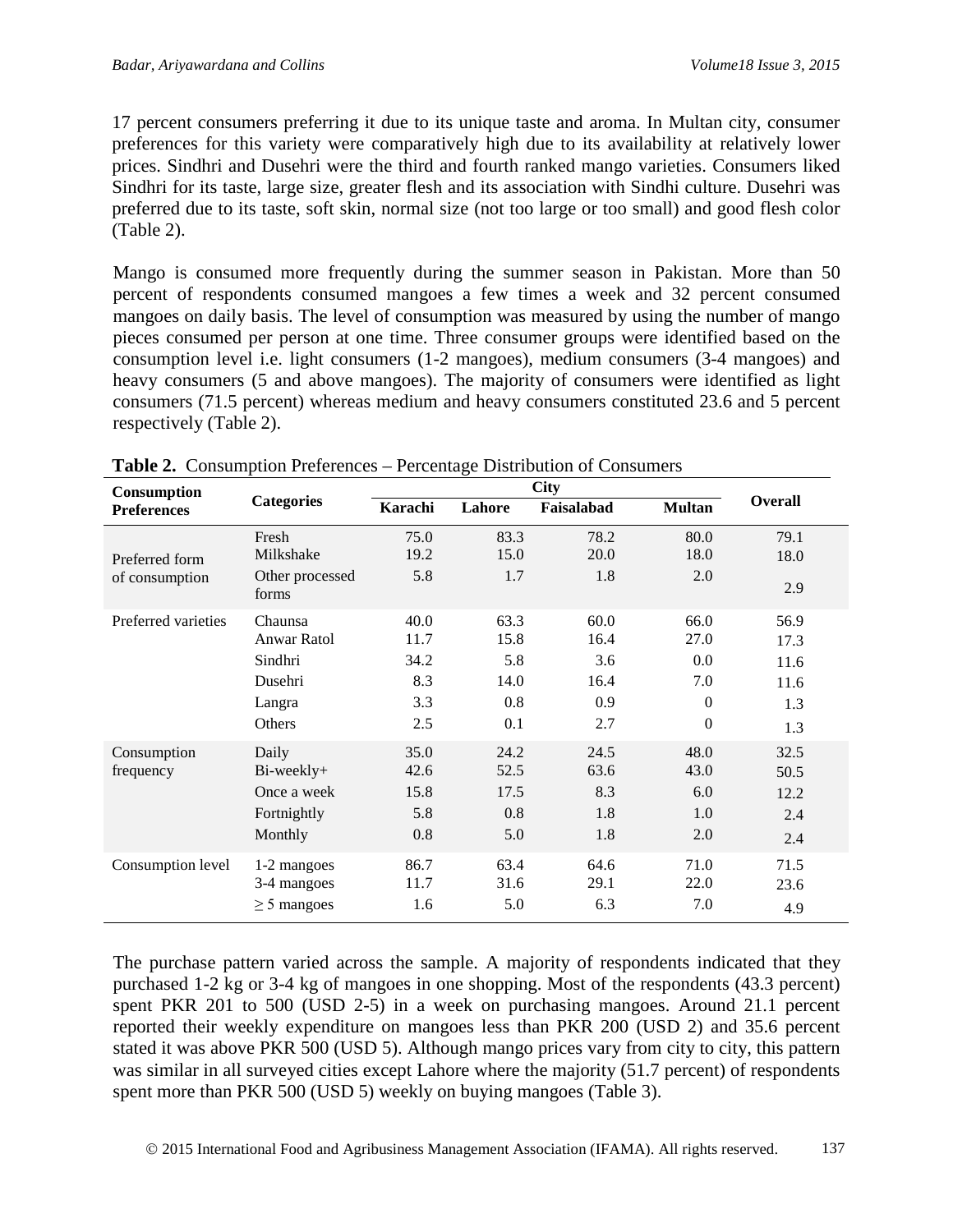In Pakistan, mangoes are sold by both traditional retailers such as street vendors, roadside sellers, wholesale markets and modern retailers like supermarkets, modern stores and specialty stores. However, more than 90 percent of respondents preferred to purchase from traditional retailers. Among them, nearly 80 percent preferred roadside sellers over others due to easy availability of good quality fresh mangoes at reasonable prices (Table 3). A similar purchase pattern was observed in India by Ali, Kapoor, and Moorthy (2010). Around 10 percent of respondents ranked modern retailers as their most preferred retail outlet due to good quality, convenience, fixed prices and freedom to pick fruit. The remainder of the respondents viewed these stores as meant only for richer classes where mostly prices were high and quality was not as good compared to traditional retailers. Although a lower percentage of consumers indicated their preference to shop at modern retailers, results show that as in other developing countries, the retail sector in Pakistan is experiencing a gradual transformation with the increasing presence of modern retailers such as supermarkets, superstores and specialty shops (Aman and Hopkinson 2010).

| <b>Buying</b>      |                   |         | <b>Overall</b> |            |               |      |
|--------------------|-------------------|---------|----------------|------------|---------------|------|
| <b>Preferences</b> | <b>Categories</b> | Karachi | Lahore         | Faisalabad | <b>Multan</b> |      |
| Purchase           | $1-2$ Kg          | 32.5    | 36.6           | 33.6       | 50.0          | 37.8 |
| quantity           | $3-4$ Kg          | 42.5    | 38.4           | 35.4       | 32.0          | 37.3 |
|                    | $\geq$ 5 Kg       | 25.0    | 25.0           | 31.0       | 18.0          | 24.9 |
| Weekly             | $\leq$ 200        | 38.3    | 17.5           | 14.5       | 12.0          | 21.1 |
| expenditure        | 201-500           | 45.8    | 30.8           | 45.5       | 53.0          | 43.3 |
| $(PKR^*)$          | > 500             | 15.8    | 51.7           | 40.0       | 35.0          | 35.6 |
| Preferred          | Street vendors    | 5.8     | 3.3            | 3.6        | 0.0           | 3.3  |
| retailers          | Roadside sellers  | 80.0    | 71.7           | 73.6       | 93.0          | 79.1 |
|                    | Wholesale market  | 6.7     | 5.0            | 13.7       | 7.0           | 8.0  |
|                    | Modern retailers  | 7.5     | 20.0           | 9.1        | 0.0           | 9.6  |

**Table 3.** Buying Preferences – Percentage Distribution of Consumers

**Note.** \*Pakistani Rupee (1USD = 100 PKR)

Hierarchical cluster analysis was performed to identify clusters of consumers based on their preferences for 20 mango attributes. The decision to select the appropriate number of clusters is difficult due to non-availability of any authentic technique and it is mostly based on the judgement of the researchers (Hair et al. 2010). However given the agglomeration schedule and dendrogram in this case, a three cluster solution appeared appropriate to represent different segments of mango consumers in Pakistan.

The results of ANOVA and post-hoc tests using Fisher's least significant difference (LSD) means separation test demonstrated that the three clusters significantly differed from each other across all quality attributes except price, which is not uncommon in the context of developing countries (Table 4). These findings concur with those of Alamanos, Bourlakis, and Tzimitra-Kalogianni (2013) who also found price non-significant while segmenting Greek tomato consumers.

The Kruskal-Wallis test further revealed statistically significant differences in consumption and buying preferences and socio-economic characteristics of the respondents belonging to the three clusters, which significantly differed in their mango consumption level, purchase quantities and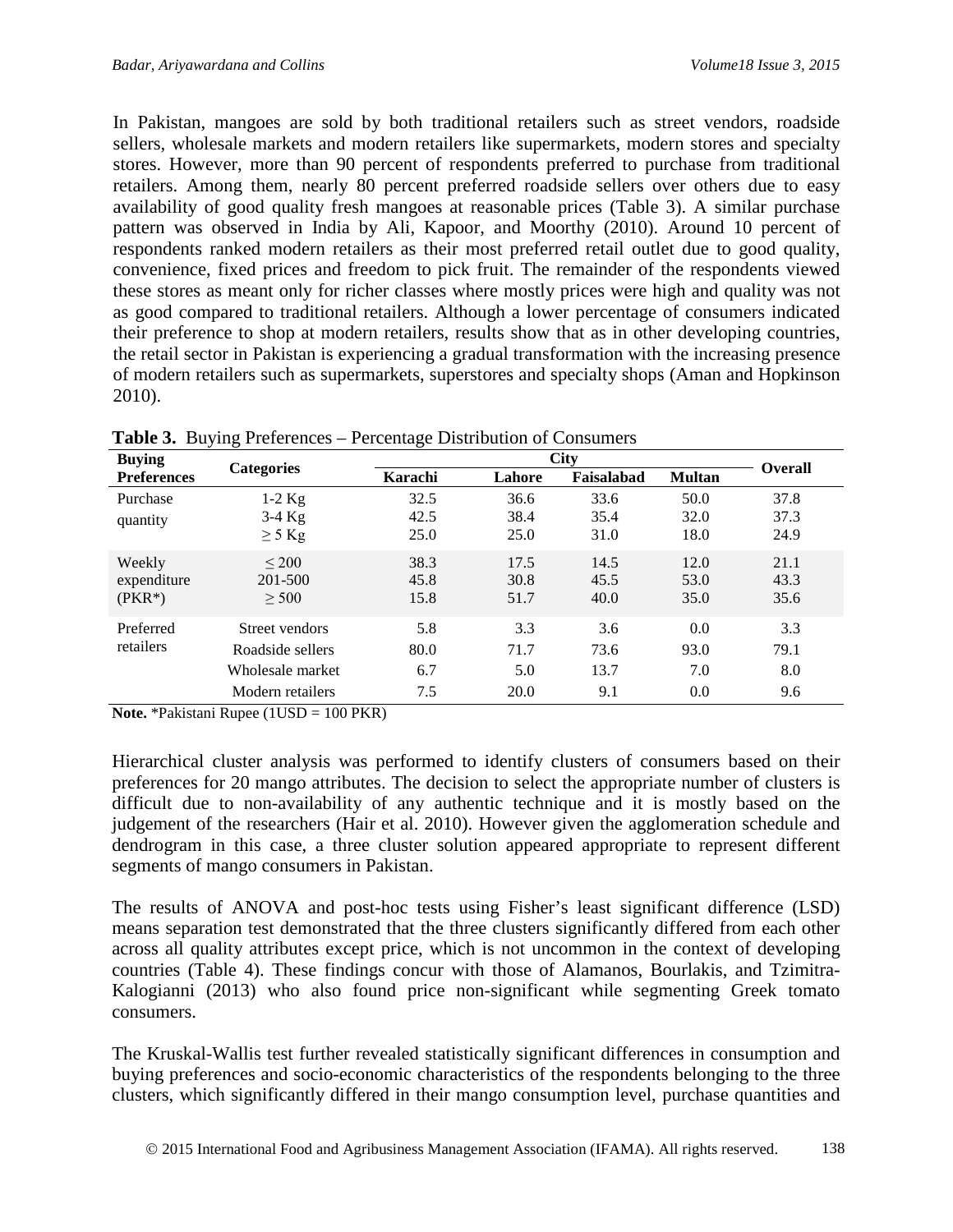retailer preferences (Table 5). In terms of socio-economic characteristics, the three clusters significantly differed in education and income level. The age, gender and family size differences among clusters were insignificant (Table 6). This was obvious considering the liking of mangoes both by males and females of all groups regardless of family size. These findings are consistent with those of Sabbe, Verbeke, and Damme (2008) who also reported gender based nonsignificant differences in consumption behavior towards tropical fruit.

|           |                                 |                           | <b>Cluster 1</b>               | <b>Cluster 2</b>                | <b>Cluster 3</b>                  |                         |             |
|-----------|---------------------------------|---------------------------|--------------------------------|---------------------------------|-----------------------------------|-------------------------|-------------|
| Category  | <b>Attribute</b><br><b>Type</b> | <b>Attribute</b>          | Mango<br>Lovers<br>$(n = 155)$ | Value<br>Seekers<br>$(n = 200)$ | Safety<br>Conscious<br>$(n = 95)$ | F-Value <i>p</i> -Value |             |
|           | Search                          | Color                     | $4.17^{ab}$                    | $4.05^{\rm b}$                  | $4.32^{a}$                        | 2.93                    | $0.05*$     |
|           |                                 | Size                      | 3.26 <sup>a</sup>              | $3.47^{b}$                      | $3.65^{b}$                        | 4.77                    | $0.01*$     |
|           |                                 | Freshness                 | 4.30 <sup>a</sup>              | 4.77 <sup>c</sup>               | 4.47 <sup>b</sup>                 | 27.20                   | $0.00**$    |
|           |                                 | Variety                   | 4.06 <sup>a</sup>              | $4.44^{b}$                      | $4.37^{b}$                        | 8.70                    | $0.00**$    |
|           |                                 | Damage free               | 4.19 <sup>a</sup>              | $4.75^{b}$                      | $4.58^{b}$                        | 24.05                   | $0.00**$    |
|           |                                 | <b>Blemish</b> free       | 4.28 <sup>a</sup>              | $4.63^{b}$                      | 4.47 <sup>b</sup>                 | 9.97                    | $0.00**$    |
|           | Experience                      | <b>Firmness</b>           | $3.74^{a}$                     | 4.01 <sup>b</sup>               | 4.07 <sup>b</sup>                 | 5.96                    | $0.00**$    |
|           |                                 | Sweet taste               | 4.31 <sup>a</sup>              | $4.61^{b}$                      | $4.65^{b}$                        | 13.52                   | $0.00**$    |
|           |                                 | <b>Juiciness</b>          | $3.79^{a}$                     | $3.88^\circ$                    | 4.09 <sup>b</sup>                 | 3.44                    | $0.03*$     |
|           |                                 | Ripeness                  | 4.00 <sup>a</sup>              | $4.18^{b}$                      | $4.31^{b}$                        | 4.72                    | $0.01*$     |
| Intrinsic |                                 | Fiber free                | 3.50 <sup>a</sup>              | $3.92^{b}$                      | $3.77^{ab}$                       | 5.68                    | $0.00**$    |
|           |                                 | Aroma                     | 4.08 <sup>a</sup>              | $4.40^{b}$                      | $4.31^{b}$                        | 6.35                    | $0.00**$    |
|           | Safety                          | Mango cleanliness         | 3.81 <sup>a</sup>              | $4.22^{\circ}$                  | $4.44^{b}$                        | 15.58                   | $0.00**$    |
|           |                                 | Chemical free ripening    | 2.97 <sup>a</sup>              | $4.08^{b}$                      | $4.32^{b}$                        | 63.93                   | $0.00**$    |
|           |                                 | Pesticide free production | $2.94^{\rm a}$                 | $4.08^{b}$                      | $4.31^{b}$                        | 71.86                   | $0.00**$    |
|           | Marketing                       | Price                     | 3.81 <sup>a</sup>              | 3.9 <sup>a</sup>                | 4.09 <sup>a</sup>                 | 1.83                    | $0.16^{NS}$ |
| Extrinsic |                                 | Retailer cleanliness      | 3.07 <sup>a</sup>              | 4.14 <sup>c</sup>               | 4.40 <sup>b</sup>                 | 58.25                   | $0.00**$    |
|           |                                 | Information provision     | $2.32^{a}$                     | $3.27^{\circ}$                  | $3.73^{b}$                        | 57.38                   | $0.00**$    |
|           |                                 | Packaging                 | 1.93 <sup>a</sup>              | 3.66 <sup>c</sup>               | $2.89^{b}$                        | 135.10                  | $0.00**$    |
|           |                                 | Certifications            | $1.43^a$                       | $3.95^{\circ}$                  | $1.23^{b}$                        | 733.79                  | $0.00**$    |

<span id="page-8-0"></span>

|  |  |  |  | Table 4. Cluster Comparison Based on Mango Attributes - ANOVA |
|--|--|--|--|---------------------------------------------------------------|
|--|--|--|--|---------------------------------------------------------------|

**Note.** Alphabets in superscript indicate results of Post-Hoc Tests (Fisher's least significance difference LSD test). The same letters in each column in a row indicate that clusters against that specific attribute are not significantly different at  $\alpha$ =0.05, Cronbach's Alpha= 0.7, \*\*Highly significant ( $\alpha \le 0.01$ ), \*Significant ( $\alpha \le 0.05$ ), <sup>NS</sup>Non-Significant

The three clusters were labelled "Mango lovers" (cluster one), "Value seekers" (cluster two) and "Safety conscious" (cluster three) on the basis of their preferences for 20 mango attributes. Related studies such as Adhikari, Collins, and Sun (2012), Gunden and Thomas (2012), Alamanos, Bourlakis, and Tzimitra-Kalogianni (2013) and Macharia, Collins, and Sun (2013) also adopted a similar approach to labelling clusters. Given the attribute preferences, consumption and buying preferences and socio-economic characteristics, the three clusters had the following profiles.

#### *Mango Lovers (Cluster One)*

Consumers in this cluster were merely concerned with consuming mangoes and hence considered few extrinsic and intrinsic attributes important while buying mangoes. Enjoyment of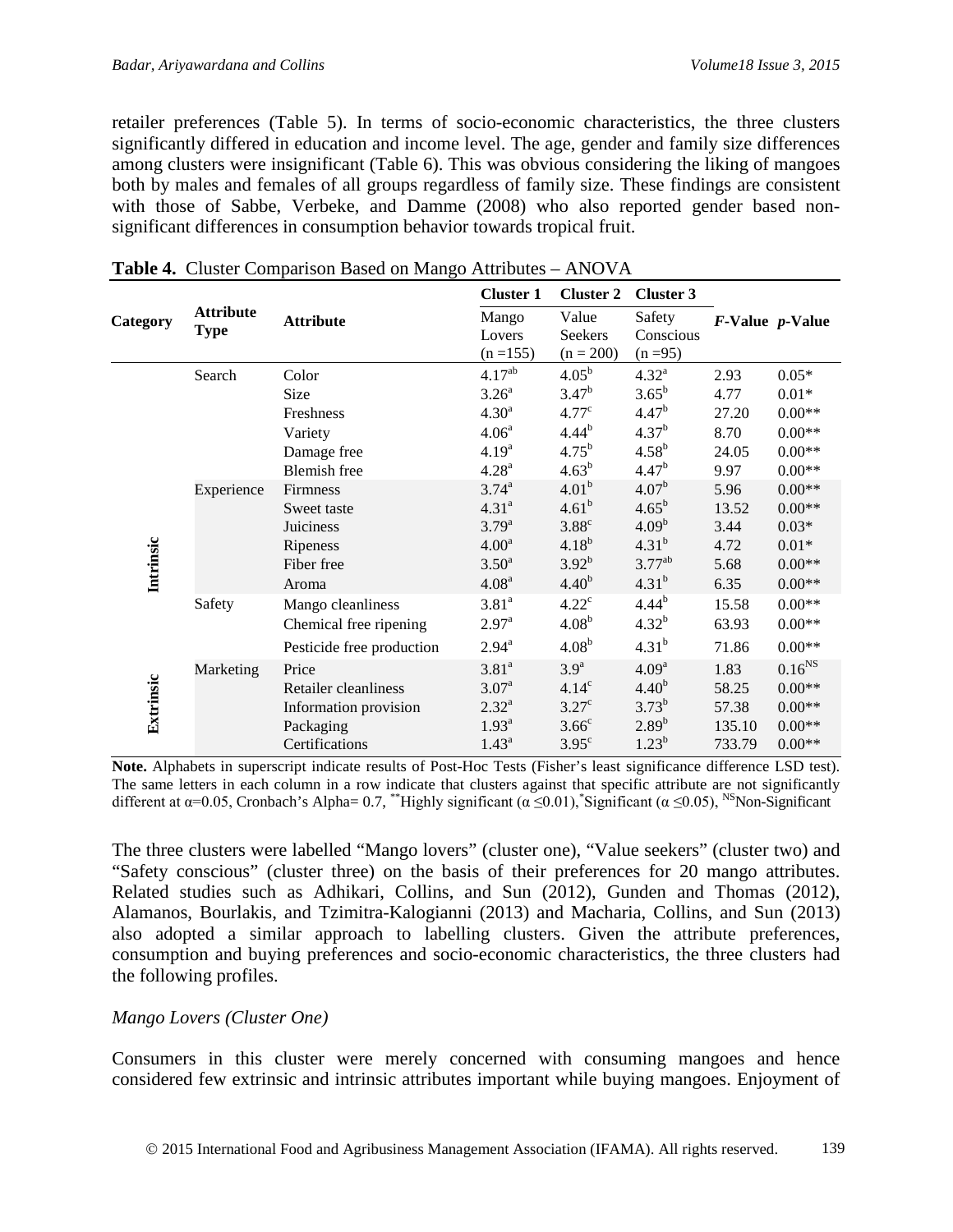mango taste regardless of other attributes appeared their main motive for consumption, thus this cluster was named *"Mango Lovers"*, comprising 34.45 percent of respondents.

Mango lovers had comparatively lower mean scores for all attributes, yet differed significantly from the other two clusters against all attributes. To this cluster all search attributes (freshness, damage free, blemish free, color and variety) were important except large mango size. The most valued experience attributes included taste, aroma and ripeness. This cluster was not very concerned about safety related attributes. This may be attributed to inadequate consumer understanding of health implications of food safety issues, common in preferences of some consumers in developing countries (Adhikari, Collins, and Sun 2012) (Table 4).

Although the majority in this cluster were light consumers, compared to other clusters the percentage of medium consumers (3-4 mangoes) was highest. Frequency of mango consumption was more or less the same as that of other clusters. This cluster mainly preferred to buy 1-2 Kg (38.7 percent) and 3-4 Kg (36.1 percent) of mangoes at once. The majority of members of this cluster (85.2 percent) liked to buy mangoes from traditional retailers and spend PKR 201-500 (USD 2-5) in a week on mangoes (Table 5). Consumers in this cluster comprised primarily of males across all age groups and mostly had relatively large family size. Educationally, this cluster was diverse and drew membership from all levels of education. Likewise, this cluster had representation from all income groups (Table 6).

|                                              |                                                              | <b>Cluster 1</b>                   | <b>Cluster 2</b>                   | <b>Cluster 3</b>                   |                                                         | Chi-                           |                    |
|----------------------------------------------|--------------------------------------------------------------|------------------------------------|------------------------------------|------------------------------------|---------------------------------------------------------|--------------------------------|--------------------|
| Preference                                   | Category                                                     | Mango<br>Lovers                    | Value<br>Seekers                   | Safety<br>Conscious                | <b>Mean</b><br>Rank                                     | <b>Squared</b><br><b>Value</b> | $p$ Value          |
| Mango<br>consumption<br>(no. of pieces)      | $1 - 2$<br>$3 - 4$<br>$\geq$ 5                               | 67.7<br>27.1<br>5.2                | 73.0<br>23.5<br>3.5                | 74.8<br>17.9<br>7.4                | 233.84 <sup>a</sup><br>$220.28^{b}$<br>$221.52^{\circ}$ | 6.25                           | $0.04*$            |
| Consumption<br>frequency                     | Daily<br>Bi-Weekly+<br>Once a week<br>Fortnightly<br>Monthly | 27.1<br>51.6<br>16.1<br>1.9<br>3.2 | 37.0<br>50.0<br>10.0<br>2.0<br>1.0 | 31.6<br>49.5<br>10.5<br>4.2<br>4.2 | $241.54^a$<br>$231.06^b$<br>$210.43^{\circ}$            | 1.57                           | 0.45 <sup>NS</sup> |
| Mango<br>purchased<br>(Kg/shopping)          | $1 - 2$<br>$3 - 4$<br>5 and above                            | 38.7<br>36.1<br>25.2               | 31.5<br>41.5<br>27.0               | 49.5<br>30.5<br>20.0               | 224.31 <sup>a</sup><br>$198.89^{b}$<br>$239.07^{\circ}$ | 7.02                           | $0.03*$            |
| Weekly<br>expenditure on<br>mangoes<br>(PKR) | $\leq 200$<br>201-500<br>$\geq$ 500                          | 22.6<br>44.5<br>32.9               | 21.0<br>38.0<br>41.0               | 18.9<br>52.6<br>28.4               | $218.66^a$<br>215.97 <sup>b</sup><br>$235.33^c$         | 2.41                           | 0.30 <sup>NS</sup> |
| Retailer<br>type                             | Traditional <sup>1</sup><br>Modern <sup>2</sup>              | 85.2<br>14.8                       | 72.0<br>28.0                       | 88.4<br>11.6                       | $213.89^{a}$<br>$206.55^{\rm b}$<br>$243.50^{\circ}$    | 14.79                          | $0.00**$           |

**Table 5.** Cluster Comparison – Consumption and Buying Preferences

<sup>1</sup>Traditional retailers refers to street vendors and temporary and permanent stallholders. <sup>2</sup>Modern retailers include specialty shops, modern stores and super markets with storage facilities. <sup>a</sup>Mango Lovers, <sup>b</sup>Safety Conscious, <sup>c</sup>Value Seekers,\*\*Highly significant  $(\alpha \le 0.01)$ , \*Significant  $(\alpha \le 0.05)$ , <sup>NS</sup> Non-Significant.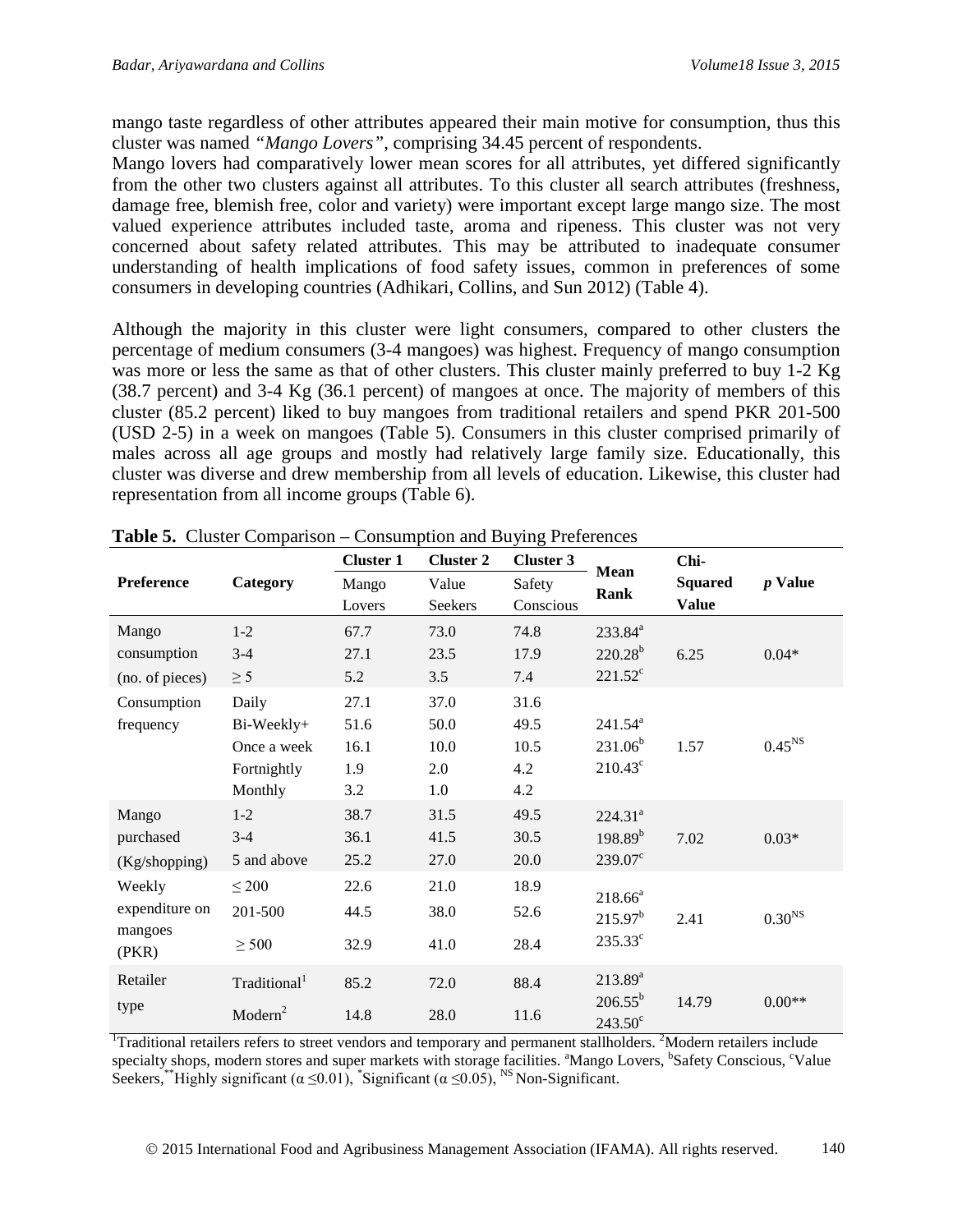#### *Value Seekers (Cluster Two)*

Cluster two was the largest cluster and comprised 44.44 percent of respondents. This cluster considered almost all attributes important in making mango purchase decisions and hence was named *"Value Seekers"*. This cluster significantly differed from mango lovers across almost all attributes. By and large, this cluster had similar preferences as those of the safety conscious group but it significantly differed in the case of marketing related attributes.

Among search attributes, this cluster looked for fresh mangoes free of damage and blemish. Taste, aroma and ripeness were highly important for this cluster. Being value seekers, consumers in this cluster considered safety attributes and marketing related attributes also important. This is why the mean importance of certification for this cluster was the highest (Table 4).

|                |                           | <b>Cluster 1</b> | <b>Cluster 2</b> | <b>Cluster 3</b> | Mean                         | Chi-<br><b>Squared</b> | $p$ Value          |
|----------------|---------------------------|------------------|------------------|------------------|------------------------------|------------------------|--------------------|
| Characteristic | <b>Categories</b>         | Mango            | Value            | Safety           | <b>Rank</b>                  |                        |                    |
|                |                           | Lovers           | Seekers          | Conscious        |                              | <b>Value</b>           |                    |
| Gender         | Male                      | 95.5             | 91.0             | 94.7             | $220.66^a$<br>$222.34^{b}$   | 3.20                   | 0.20 <sup>NS</sup> |
|                | Female                    | 4.5              | 9.0              | 5.3              | $230.75^{\circ}$             |                        |                    |
| Age            | Up to 30                  | 30.3             | 28.5             | 28.5             |                              |                        |                    |
| (years)        | $31 - 40$                 | 31.0             | 35.5             | 28.4             | 224.21 <sup>a</sup>          |                        |                    |
|                | $41 - 50$                 | 22.6             | 20.0             | 28.4             | $231.34^{b}$                 | 0.262                  | 0.87 <sup>NS</sup> |
|                | 51-60                     | 11.6             | 12.0             | 12.6             | $223.73^{\circ}$             |                        |                    |
|                | Above 60                  | 4.5              | 4.0              | 2.1              |                              |                        |                    |
| Family size    | $1 - 2$                   | 0.6              | 3.0              | 3.2              |                              |                        |                    |
|                | $3-4$                     | 25.2             | 26.0             | 21.1             | 231.61a                      |                        | 0.54 <sup>NS</sup> |
|                | $5 - 6$                   | 39.4             | 40.5             | 42.1             | 230.53b<br>218.37c           | 1.23                   |                    |
|                | > 6                       | 34.8             | 30.5             | 33.6             |                              |                        |                    |
| Education      | No education              | 7.1              | 6.5              | 6.3              |                              |                        |                    |
|                | Primary <sup>1</sup>      | 9.0              | 4.5              | 10.5             |                              |                        |                    |
|                | Secondary <sup>2</sup>    | 25.2             | 11.0             | 20.0             | $200.64^a$<br>$199.51^{b}$   |                        | $0.00**$           |
|                | Intermediate <sup>3</sup> | 18.1             | 14.5             | 22.1             | $257.11^{\circ}$             | 22.42                  |                    |
|                | Graduate                  | 25.8             | 37.5             | 30.5             |                              |                        |                    |
|                | Post-graduate             | 14.8             | 26.0             | 10.5             |                              |                        |                    |
| Family income  | $<$ 10,000                | 12.3             | 3.5              | 22.1             |                              |                        |                    |
| (PKR4/month)   | 10,001-20,000             | 23.9             | 15.0             | 27.4             |                              | 33.81                  | $0.00**$           |
|                | 20,001-30,000             | 16.8             | 18.5             | 11.6             | $213.37^{a}$<br>$171.08^{b}$ |                        |                    |
|                | 30,001-40,000             | 16.8             | 19.0             | 22.1             | $260.75^{\circ}$             |                        |                    |
|                | 40,001-50,000             | 8.4              | 16.0             | 6.3              |                              |                        |                    |
|                | > 50,000                  | 21.9             | 28.0             | 10.5             |                              |                        |                    |

<sup>1</sup>Grade 5 equivalent, <sup>2</sup>Grade 10 equivalent, <sup>3</sup>Grade 12 equivalent, <sup>4</sup>Pakistani Rupee (1US \$ = 100 PKR) <sup>a</sup>Mango Lovers, <sup>b</sup>Safety Conscious, <sup>c</sup>Value Seekers, \*\*Highly significant ( $\alpha \le 0.01$ ), \*Significant ( $\alpha \le 0.05$ ), <sup>NS</sup>Non-Significant.

2015 International Food and Agribusiness Management Association (IFAMA). All rights reserved. 141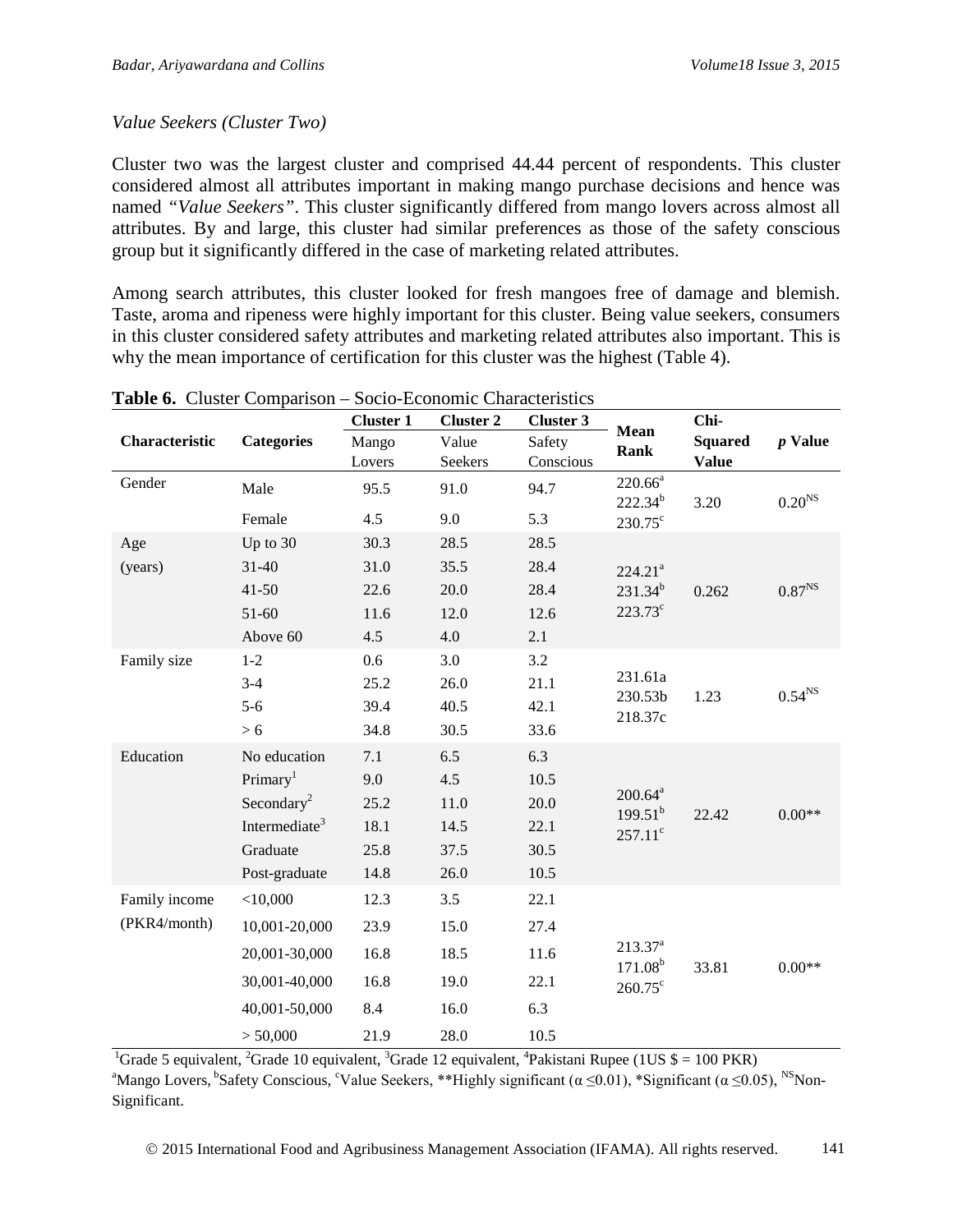This cluster mostly comprised of respondents who purchased small and medium quantities of mangoes. It had comparatively greater representation of medium and heavy buyers. Consumers who used to spend more than PKR 500 (USD 5) per week on mango purchases (41 percent) were more common (Table 5). Like other clusters, value seekers were predominantly male but comparatively it had a higher female membership (9.0 percent). This cluster primarily comprised of educated consumers belonging to medium and high income classes, explaining why the highest percentage of consumers who buy mangoes from modern stores were value seekers (Table 6).

#### *Safety Conscious (Cluster Three)*

Safety conscious consumers constituted the smallest cluster (21.11 percent). From their preferences in terms of higher mean attribute scores to safety related attributes, this cluster appeared to be highly health conscious. Macharia, Collins, and Sun (2013) also identified a relatively small cluster of consumers who were highly concerned about safety aspects when purchasing fresh vegetables in Kenya.

The main preferences of consumers in this cluster were for the search attributes of freshness, freedom from damage and blemish, and color. Important experience attributes were sweet taste, aroma, ripeness, firmness and juiciness. All safety related attributes were very important. Among marketing related attributes, higher importance was attached to price and retailer cleanliness. Among the three clusters, mean score for information provision was the highest for this cluster, which may be attributed to their desire to know more about food safety (Table 4).

Most of the safety conscious consumers (74.8 percent) were light consumers and the majority of these (88.4 percent) preferred to buy mangoes from traditional retail outlets. Those who bought 1-2 kg mangoes were common (49.5 percent) in this cluster. Weekly expenditure on mango purchases of more than half (52.6 percent) ranged from PKR 201 to 500 (USD 2-5) [\(Table 4\)](#page-8-0). The members of this cluster had large family size and medium to high level education. Consumers in this cluster mostly belonged to low and medium income classes. Nearly half had low income (i.e. up to PKR 20,000) indicating their preference for food safety despite income constraints (Table 6).

### **Conclusions and Implications**

Given the lack of empirical literature, the information generated in this study contributes to limited knowledge on consumer value preferences in Pakistan for fresh fruits in general and mango in particular. The study findings confirm the strong demand for mangoes in Pakistan and the importance of both intrinsic quality attributes (search and experience) and extrinsic attributes such as safety and marketing considerations. The results of cluster analysis revealed that consumers in the three clusters - mango lovers, value seekers and safety conscious, distinctively differed from each other in their product preferences, consumption and buying preferences and socio-economic characteristics. Mango lovers were merely concerned with consuming mangoes and hence considered fewer (primarily search and experience) quality attributes as important. This cluster was not so concerned about food safety issues. Safety conscious consumers appeared to be more health conscious and attached more importance to safety related attributes. Value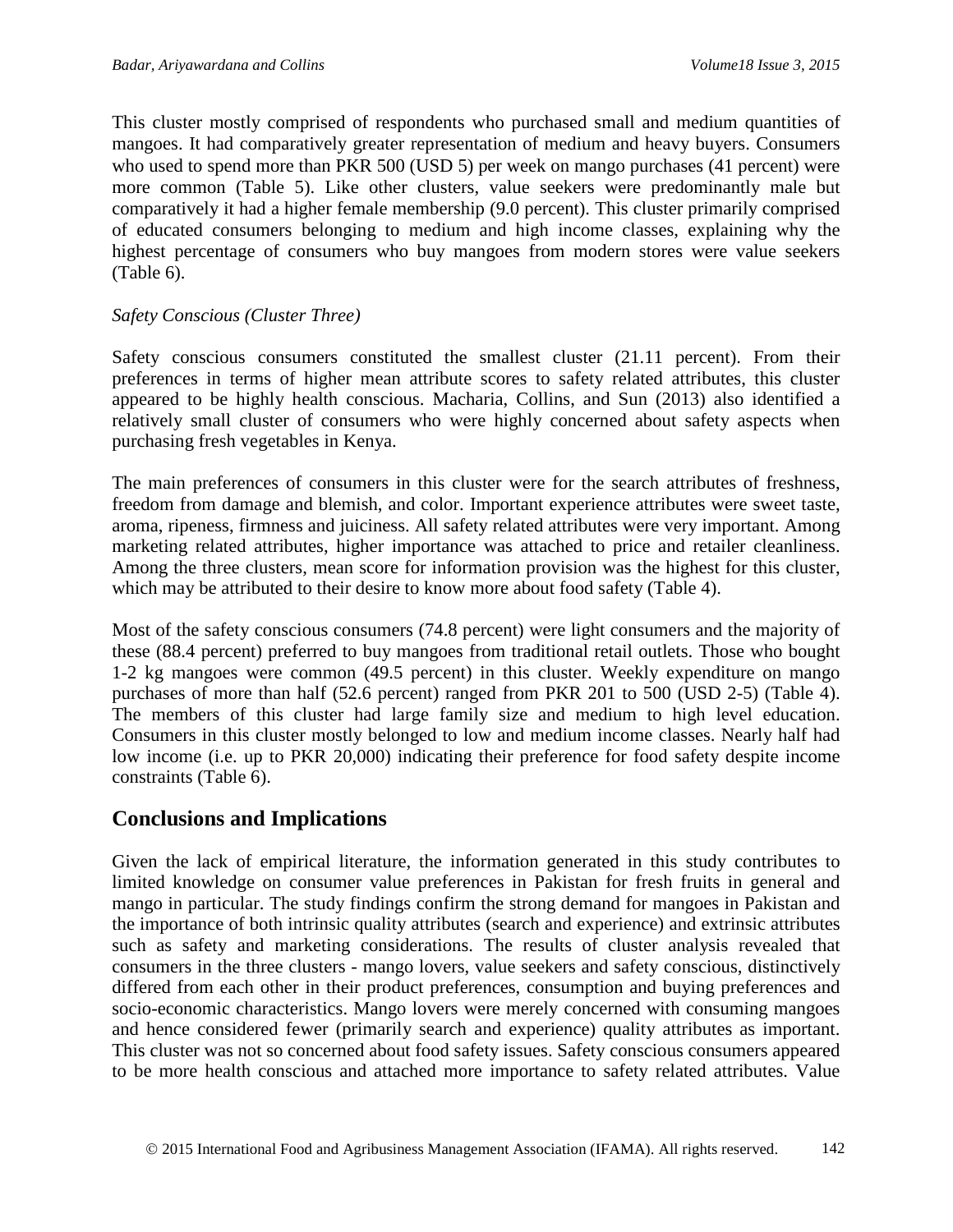seekers considered not only search and experience attributes important, as other clusters also do, but were also concerned about safety and marketing related attributes.

It is interesting to note that the largest cluster was the value seekers. Relatively higher weekly expenditure on mangoes suggests a willingness of consumers in this cluster to pay more if their desired value is delivered to them. This provides an opportunity for value chain participants to develop and strengthen their chains by improving practices that deliver appropriate levels of quality and safety, and developing more collaborative relationships along the chain. A significant portion of this cluster preferred to buy from modern stores, indicating other opportunities for value chain participants to re-focus their efforts on satisfying modern retail standards.

Nevertheless, consumers in the focus group discussions expressed apprehensions relating to the quality and prices of fruits sold in modern stores and supermarkets. To attract more consumers from all three clusters, modern stores should address these apprehensions through quality improvement practices and more competitive pricing. Such an approach in collaboration with the whole of the value chain could have a marked and immediate improvement on consumer satisfaction, sales, profits and greater market share in the future.

Most of the consumers had knowledge of food safety related issues and the existence of a cluster which attached more importance to it, bears testimony to this fact. Consumers strongly disapproved of the use of Calcium carbide for ripening of mangoes. During the focus group discussions, they described it harmful, dangerous and problematic due to health hazards associated with this chemical. However, non-availability of mangoes ripened through safe means indicates the insensitivity of chain members towards consumer needs. This requires the immediate attention of public sector stakeholders to ensure the role of legislative and regulatory measures in supplying safe good quality mangoes to consumers. As suggested by Gunden and Thomas (2012), value chain actors, particularly growers, should improve quality attributes of their mangoes by aligning their practices with specific needs of different consumer segments. Consumers also expressed strong reservations about various retailing practices such as high prices, topping of cartons of poor quality fruit with better quality fruit and quality mixing. In this respect, training of retailers, particularly traditional retailers, on how to ensure consumers get clean safe and well graded fruit is essential (Chamhuri and Batt 2013).

Finally, it can be concluded that the value desired by consumers cannot be delivered profitably by mango suppliers without developing and strengthening value chains and adopting whole of chain approaches. In this regard, value chain actors need to play an active role by improving their practices and developing collaboration among themselves. Since value chains in Pakistan are not well organized and mostly fragmented in nature, relevant public sector institutions should support these chains through appropriate value chain improvements and enforcement of relevant rules and regulations.

# **Limitations and Future Research**

This study focuses on urban consumers and its results may not be generalized to consumers living in rural areas, whose mango consumption patterns may differ. Future research could further examine the presence and relative size of the three identified consumer segments given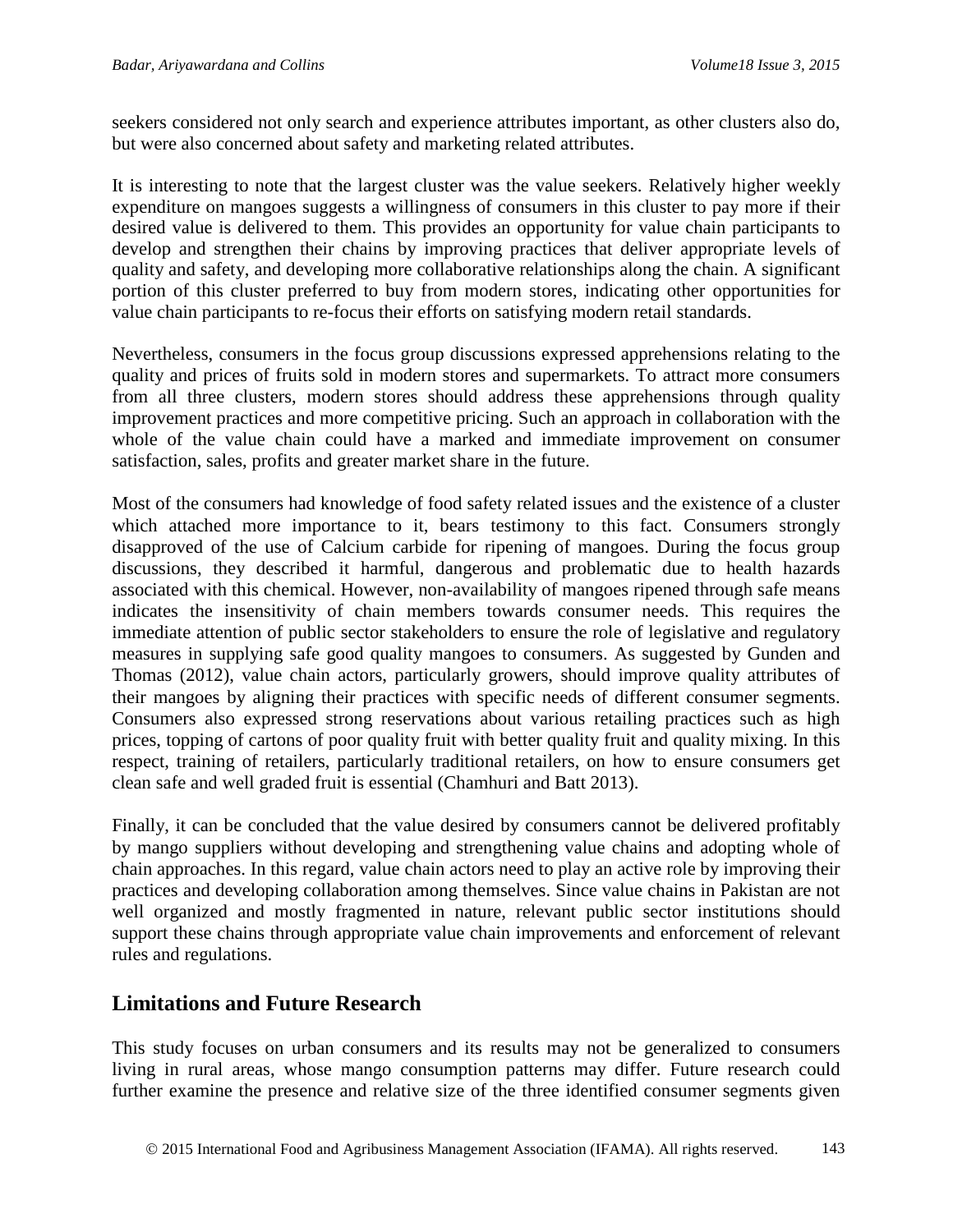the current development stage of Pakistan. It would be interesting to explore possible changes in the size of these segments with improvement in the development stage of the country and examine how the mango industry in Pakistan should respond to these changes.

### **Acknowledgements**

The authors acknowledge the financial support of School of Agriculture and Food Sciences, The University of Queensland, Australia and the Australian Centre for International Agricultural Research (ACIAR), Canberra, Australia in conducting this study.

# **References**

- Adhikari, R. P., R. Collins, and X. Sun. 2012. Segmenting consumers to inform agri-food value chain development in Nepal. *International Food and Agribusiness Management Review* 15 (4):93-114.
- Akkerman, R., P. Farahani, and M. Grunow. 2010. Quality, safety and sustainability in food distribution: a review of quantitative operations management approaches and challenges. *OR Spectrum* 32 (4):863-904.
- Alamanos, E., M. Bourlakis, and I.Tzimitra-Kalogianni. 2013. Segmenting Greek tomato consumers: policy and marketing insights towards a healthy diet. *British Food Journal* 115 (4):488-507.
- Ali, J., S. Kapoor, and J. Moorthy. 2010. Buying behaviour of consumers for food products in an emerging economy. *British Food Journal* 112 (2):109-124.
- Alonso, M. S., J-P. Paquin, and J-P. L. Mangin. 2002. Modelling perceived quality in fruit products. *Journal of Food Products Marketing* 8 (1):29-48.
- Aman, A., and G. Hopkinson. 2010. The changing structure of distribution channels in Pakistan. *International Journal of Retail & Distribution Management* 38 (5):341-359.
- Ares, G., and A. Gámbaro. 2008. Food choice and food consumption frequency for Uruguayan consumers. *International Journal of Food Sciences and Nutrition* 59 (3):211-223.
- Aujla, K. M., M. Abbas, K. Mahmood, and S. Saadullah. 2007. Marketing system of fruits, margins and export potential in Pakistan. *Pakistan Journal of Life and Social Sciences* 5  $(1-2):34-39.$
- Badar, H.. 2008. An exploration of female shopping behaviour: a case study in city Faisalabad (Pakistan). *Pakistan Journal of Life and Social Sciences* 6 (2):75-79.
- Bond, C. A., D. Thilmany, and J. K. Bond. 2008. Understanding consumer interest in product and process-based attributes for fresh produce. *Agribusiness* 24 (2):231-252.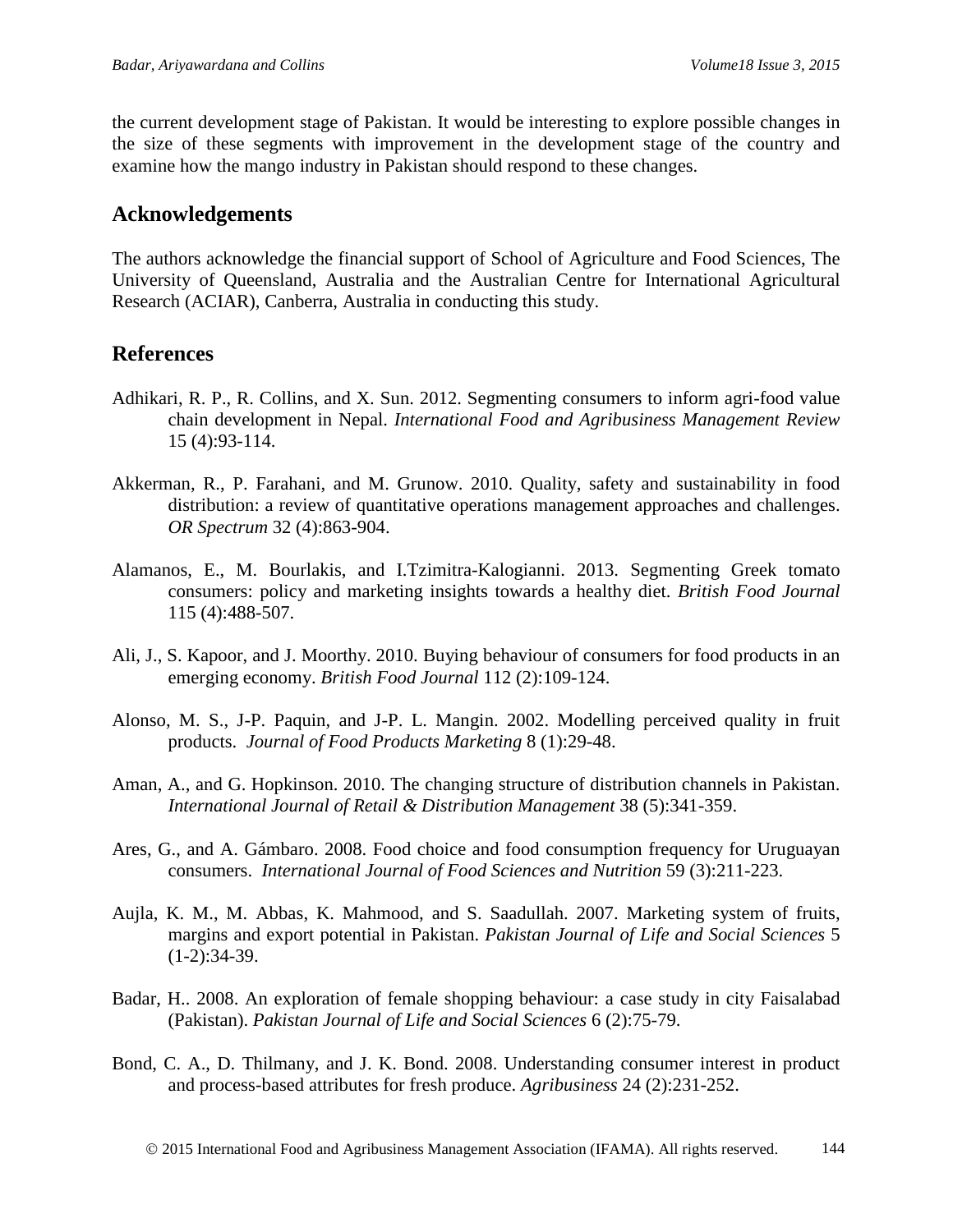- Buckley, M., and C. Cowan. 2007. Consumer attitudes towards convenience foods. In *Understanding consumers of food products*, edited by Lynn Frewer and Hans van Trijp. Cambridge England: Woodhead Publishing Limited.
- Campbell-Gibbons, H. 2011. Securing a sustainable British horticulture industry. *Nutrition Bulletin* 36 (4):443-448.
- Chambers, S., A. Lobb, L. Butler, K. Harvey, and W. Bruce Traill. 2007. Local, national and imported foods: a qualitative study. *Appetite* 49 (1):208-213.
- Chamhuri, N., and P. J. Batt. 2013. Exploring the factors influencing consumers' choice of retail store when purchasing fresh meat in Malaysia. *International Food and Agribusiness Management Review* 16 (3):99-122.
- Channa, S. M., and S. Channa. 2013. *Gender in South Asia*: Cambridge University Press.
- Collins, R. 2009. Value chain management and postharvest handling: partners in competitiveness, in *Postharvest Handling (Second Edition)*, edited by Florkowski, Wojciech, J. Robert L. Shewfelt, Bernhard Brueckner and Stanley E. Prussia A2: 107- 128. San Diego: Academic Press.
- Collins, R., T. Dunne, J. Campbell, P. Johnson, and A. U. Malik. 2006. A constraint analysis of Pakistan mango supply chains. Australian Centre for International Agricultural Research (ACIAR), Australia.
- Collins, R., and M. Iqbal. 2011. Integrating postharvest, marketing and supply chain systems for sustainable industry development: the Pakistan mango industry as work-in-progress, in *Acta Horticulturae 895*, edited by P.J. Batt, 91-97. Kuala Lumpur, Malaysia International Society of Horticulture Science (ISHS).
- CSF. 2007. Horticulture action plan: background paper July 2007. Islamabad: Competititve Support Fund, Ministry of Finance, Government of Pakistan.
- Espejel, J., C. Fandos, and C. Flavián. 2007. The role of intrinsic and extrinsic quality attributes on consumer behaviour for traditional food products. *Managing Service Quality* 17 (6):681-701.
- Everitt, B. S., S. Landau, M. Leese, and D. Stahl. 2011. *Cluster analysis*: John Wiley & Sons, Ltd.
- Gao, Z., L. O. House, F. G. Gmitter Jr., M. Filomena Valim, A. Plotto, and E. A. Baldwin. 2011. "Consumer preferences for fresh citrus: impacts of demographic and behavioral characteristics. *International Food and Agribusiness Management Review* 14 (1):23-39.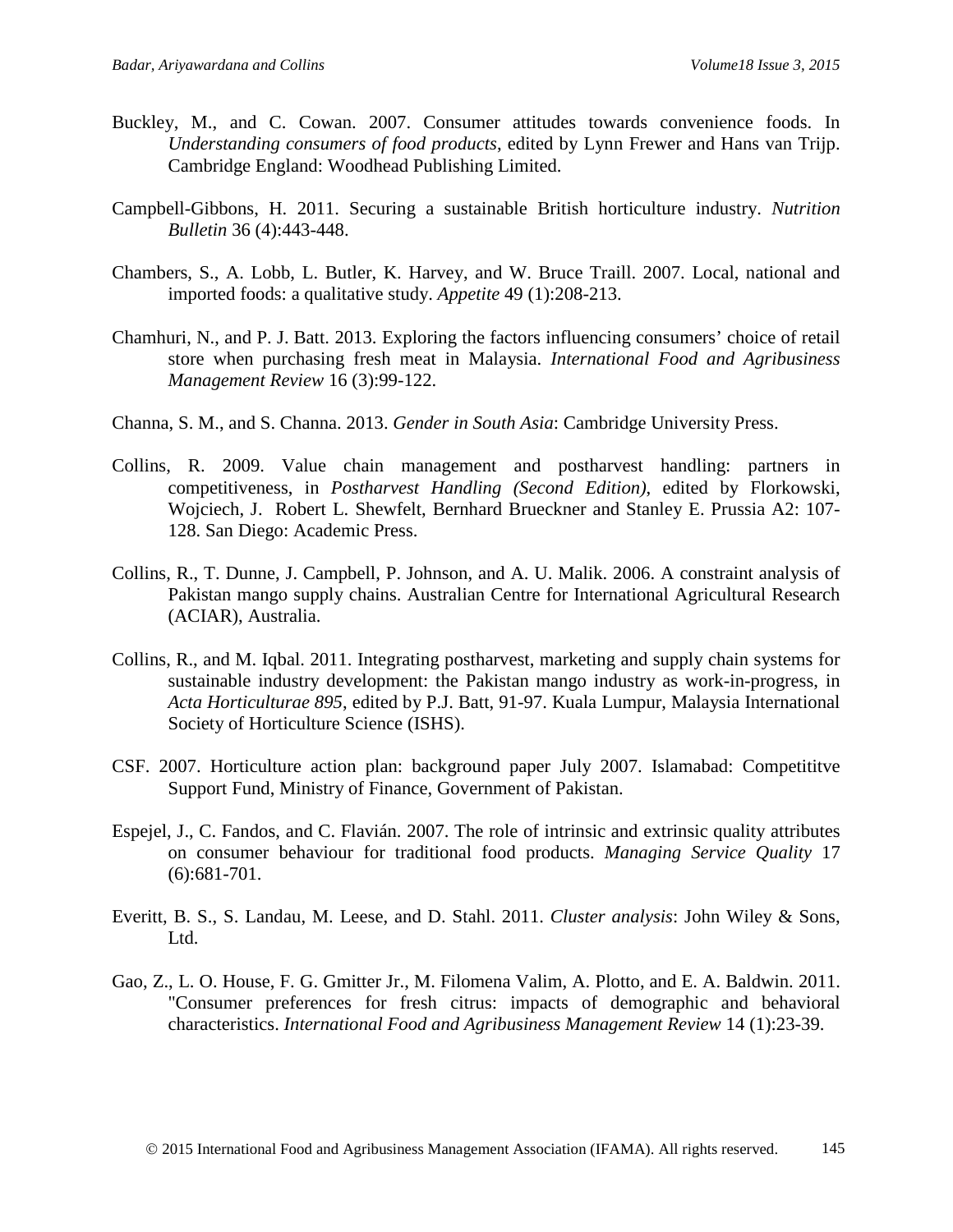- Ghafoor, A., K. Mustafa, K. Mushtaq, and Abedullah. 2009. Cointegration and causality: an application to major mango markets in Pakistan. *The Lahore Journal of Economics* 14 (1):85-113.
- Ghafoor, A., K. Mustafa, I. Zafar, and K. Mushtaq. 2010. Determinants of mango exports from Pakistan. *Journal of Agricultural Research* 48 (01).
- Gooch, M. 2005. Drivers, benefits and critical success factors of developing closely aligned agrifood value chains. George Morris Centre, Canada.
- Government of Punjab. 2006. Mango production and marketing. Directorate of Agriculture (Economics and Marketing) Punjab, Lahore.
- Gunden, C., and T. Thomas. 2012. Assessing consumer attitudes towards fresh fruit and vegetable attributes. *Journal of Food, Agriculture & Environment* 10 (2):85-88.
- Hair, J. F., W. Black, B. J. Babin, and R. E. Anderson. 2010. *Multivariate data analysis*: Prentice Hall Higher Education.
- Hanif, M., S. A. Khan, and F. A. Nauman. 2004. Agricultural perspective and policy. Islamabad: Ministry of Food, Agriculture and Livestock, Government of Pakistan
- Honkanen, P., and L. Frewer. 2009. Russian consumers' motives for food choice. *Appetite* 52 (2):363-371.
- Jiménez-Guerrero, J. F., J. C. Gázquez-Abad, R. Huertas-García, and J. A. Mondéjar-Jiménez. 2012. Estimating consumer preferences for extrinsic and intrinsic attributes of vegetables. A study of German consumers. *Spanish Journal of Agricultural Research* 10 (3):539-551.
- Kennedy, J, M Worosz, E C. Todd, and M. K. Lapinski. 2008. Segmentation of US consumers based on food safety attitudes. *British Food Journal* 110 (7):691-705.
- Khushk, A M, and L. E. D. Smith. 1996. A preliminary analysis of the marketing of mango in Sindh province, Pakistan. *The Pakistan Development Review* 35 (03):241-255.
- Kotler, P., G. Armstrong, V. Wong, and J. A. Saunders. 2010. *Principles of marketing*: Pearson Education, Prentice Hall.
- Krishnakumar, J., and C. Chan-Halbrendt. 2010. Consumer preferences for imported Kona Coffee in South India: a latent class analysis. *International Food and Agribusiness Managment Reveiew* 13 (4):97-116.
- Krueger, R. A., and M. A. Casey. 2009. *Focus groups: a practical guide for applied research*: SAGE Publications.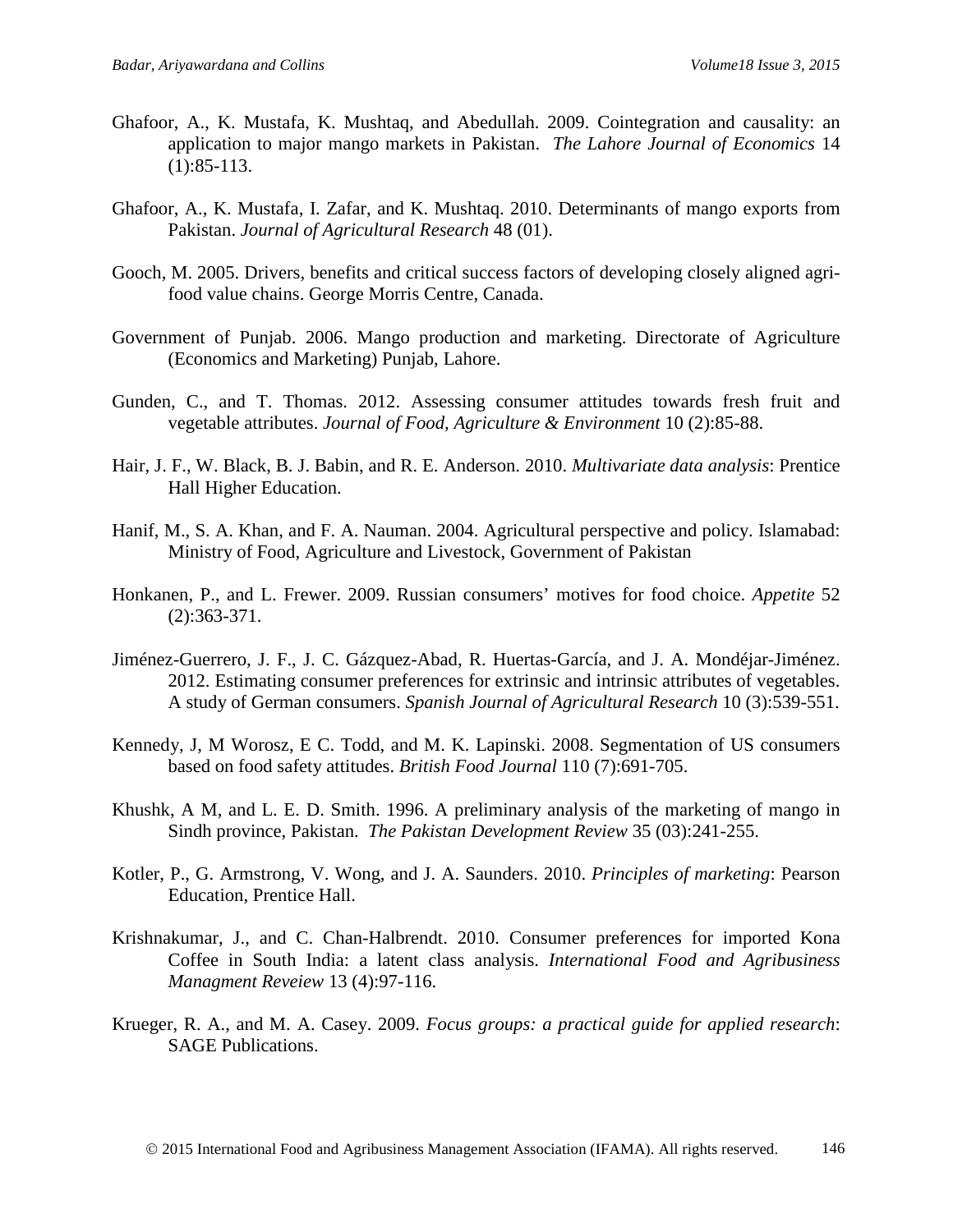- Larsen, H. B. 2014. Governance, quality conventions, and product innovation in a value chain: the case of the Spanish salted fish market. *Growth and Change* 45 (3):412-429.
- Macharia, J., R. Collins, and T. Sun. 2013. Value-based consumer segmentation: the key to sustainable agri-food chains. *British Food Journal* 115 (9):1313-1328.
- Mohy-ud-Din, Q., and H. Badar. 2011. *Marketing of agricultural products in Pakistan: theory & practice*: Higher Education Commission of Pakistan, Islamabad.
- Mora, M., J. Espinoza, B. Schnettler, G. Echeverría, S. Predieri, and R. Infante. 2011. Perceived quality in fresh peaches: an approach through structural equation modeling. *Ciencia e Investigación Agraria* 38 (2):179-190.
- Moser, R., R. Raffaelli, and D. Thilmany-McFadden. 2011. Consumer preferences for fruit and vegetables with credence-based attributes: a review. *International Food and Agribusiness Management Review* 14 (2):121-142.
- Mowat, A., and R. Collins. 2000. Consumer behaviour and fruit quality: supply chain management in an emerging industry. *Supply Chain Management: An International Journal* 5 (1):45-54.
- O'Keeffe, M., and A. Fearne. 2009. Food value chains: oppourtunity and performance. Department of Primary Industries and Resources SA (PIRSA), Government of South Australia, Australia.
- PHDEB. 2005. Mango marketing strategy. Lahore, Pakistan: Pakistan Horticulture Development and Export Board.
- Pieniak, Z., W.Verbeke, S. O. Olsen, K. B. Hansen, and K. Brunsø. 2010. Health-related attitudes as a basis for segmenting European fish consumers. *Food Policy* 35 (5):448-455.
- Poole, N. D., L. M. Martı´nez, and F. Vidal Giménez. 2007. Quality perceptions under evolving information conditions: implications for diet, health and consumer satisfaction. *Food Policy* 32 (2):175-188.
- Sabbe, S., W. Verbeke, and P.Van Damme. 2008. Familiarity and purchasing intention of Belgian consumers for fresh and processed tropical fruit products. *British Food Journal* 110 (8):805-818.
- Schiffman, L. G., and L. L. Kanuk. 2009. *Consumer behavior*. 10 ed. USA: Pearson Higher Education.
- Schilling, M. W., and P. C. Coggins. 2007. Utilization of agglomerative hierarchical clustering in the analysis of hedonic scaled consumer acceptability data. *Journal of Sensory Studies* 22 (4):477-491.